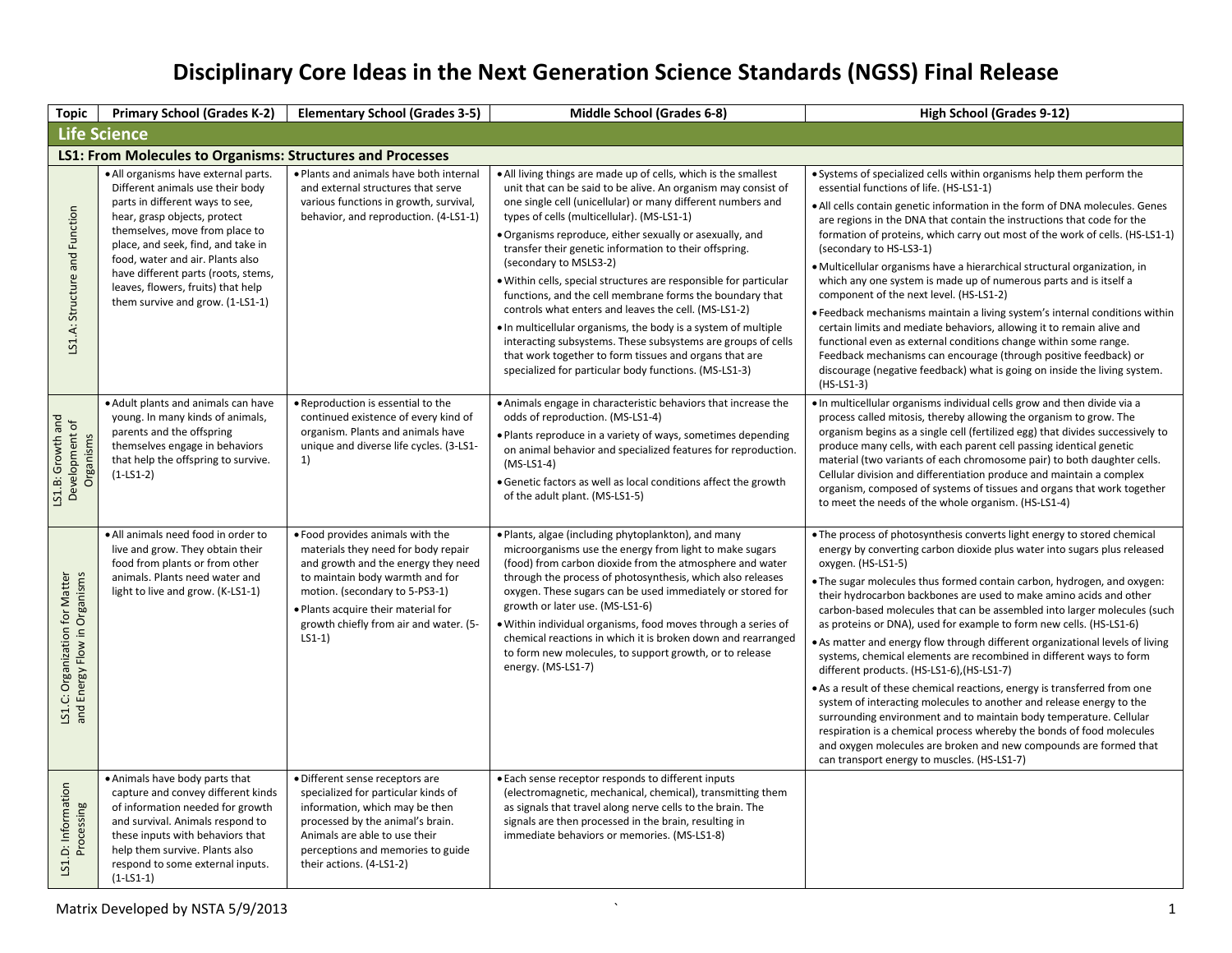| <b>Topic</b>                                                       | <b>Primary School (Grades K-2)</b>                                                                                                                    | <b>Elementary School (Grades 3-5)</b>                                                                                                                                                                                                                                                                                                                                                                                                                                                                                                                                                                                                                                                                                                                                                                                   | Middle School (Grades 6-8)                                                                                                                                                                                                                                                                                                                                                                                                                                                                                                                                                                                                                                                                                                                                                                                                                                                                                                                                                                                                                                                            | <b>High School (Grades 9-12)</b>                                                                                                                                                                                                                                                                                                                                                                                                                                                                                                                                                                                                                                                                                                                                                                                                                                                                                                                                                                                                                                                                                                                                                                                   |
|--------------------------------------------------------------------|-------------------------------------------------------------------------------------------------------------------------------------------------------|-------------------------------------------------------------------------------------------------------------------------------------------------------------------------------------------------------------------------------------------------------------------------------------------------------------------------------------------------------------------------------------------------------------------------------------------------------------------------------------------------------------------------------------------------------------------------------------------------------------------------------------------------------------------------------------------------------------------------------------------------------------------------------------------------------------------------|---------------------------------------------------------------------------------------------------------------------------------------------------------------------------------------------------------------------------------------------------------------------------------------------------------------------------------------------------------------------------------------------------------------------------------------------------------------------------------------------------------------------------------------------------------------------------------------------------------------------------------------------------------------------------------------------------------------------------------------------------------------------------------------------------------------------------------------------------------------------------------------------------------------------------------------------------------------------------------------------------------------------------------------------------------------------------------------|--------------------------------------------------------------------------------------------------------------------------------------------------------------------------------------------------------------------------------------------------------------------------------------------------------------------------------------------------------------------------------------------------------------------------------------------------------------------------------------------------------------------------------------------------------------------------------------------------------------------------------------------------------------------------------------------------------------------------------------------------------------------------------------------------------------------------------------------------------------------------------------------------------------------------------------------------------------------------------------------------------------------------------------------------------------------------------------------------------------------------------------------------------------------------------------------------------------------|
|                                                                    | <b>LS2: Ecosystems: Interactions, Energy, and Dynamics</b>                                                                                            |                                                                                                                                                                                                                                                                                                                                                                                                                                                                                                                                                                                                                                                                                                                                                                                                                         |                                                                                                                                                                                                                                                                                                                                                                                                                                                                                                                                                                                                                                                                                                                                                                                                                                                                                                                                                                                                                                                                                       |                                                                                                                                                                                                                                                                                                                                                                                                                                                                                                                                                                                                                                                                                                                                                                                                                                                                                                                                                                                                                                                                                                                                                                                                                    |
| LS2.A: Interdependent Relationships<br>in Ecosystems               | • Plants depend on water and light<br>to grow. (2-LS2-1)<br>• Plants depend on animals for<br>pollination or to move their seeds<br>around. (2-LS2-2) | • The food of almost any kind of<br>animal can be traced back to plants.<br>Organisms are related in food webs<br>in which some animals eat plants for<br>food and other animals eat the<br>animals that eat plants. Some<br>organisms, such as fungi and<br>bacteria, break down dead<br>organisms (both plants or plants<br>parts and animals) and therefore<br>operate as "decomposers."<br>Decomposition eventually restores<br>(recycles) some materials back to<br>the soil. Organisms can survive only<br>in environments in which their<br>particular needs are met. A healthy<br>ecosystem is one in which multiple<br>species of different types are each<br>able to meet their needs in a<br>relatively stable web of life. Newly<br>introduced species can damage the<br>balance of an ecosystem. (5-LS2-1) | • Organisms, and populations of organisms, are dependent on<br>their environmental interactions both with other living<br>things and with nonliving factors. (MS-LS2-1)<br>. In any ecosystem, organisms and populations with similar<br>requirements for food, water, oxygen, or other resources<br>may compete with each other for limited resources, access<br>to which consequently constrains their growth and<br>reproduction. (MS-LS2-1)<br>• Growth of organisms and population increases are limited<br>by access to resources. (MS-LS2-1)<br>• Similarly, predatory interactions may reduce the number of<br>organisms or eliminate whole populations of organisms.<br>Mutually beneficial interactions, in contrast, may become so<br>interdependent that each organism requires the other for<br>survival. Although the species involved in these competitive,<br>predatory, and mutually beneficial interactions vary across<br>ecosystems, the patterns of interactions of organisms with<br>their environments, both living and nonliving, are shared.<br>$(MS-LS2-2)$ | • Ecosystems have carrying capacities, which are limits to the numbers of<br>organisms and populations they can support. These limits result from<br>such factors as the availability of living and nonliving resources and from<br>such challenges such as predation, competition, and disease. Organisms<br>would have the capacity to produce populations of great size were it not<br>for the fact that environments and resources are finite. This fundamental<br>tension affects the abundance (number of individuals) of species in any<br>given ecosystem. (HS-LS2-1), (HSLS2-2)                                                                                                                                                                                                                                                                                                                                                                                                                                                                                                                                                                                                                           |
| LS2.B: Cycles of Matter and Energy Transfer in<br>Ecosystems       |                                                                                                                                                       | • Matter cycles between the air and<br>soil and among plants, animals, and<br>microbes as these organisms live<br>and die. Organisms obtain gases,<br>and water, from the environment,<br>and release waste matter (gas,<br>liquid, or solid) back into the<br>environment. (5-LS2-1)                                                                                                                                                                                                                                                                                                                                                                                                                                                                                                                                   | • Food webs are models that demonstrate how matter and<br>energy is transferred between producers, consumers, and<br>decomposers as the three groups interact within an<br>ecosystem. Transfers of matter into and out of the physical<br>environment occur at every level. Decomposers recycle<br>nutrients from dead plant or animal matter back to the soil<br>in terrestrial environments or to the water in aquatic<br>environments. The atoms that make up the organisms in an<br>ecosystem are cycled repeatedly between the living and<br>nonliving parts of the ecosystem. (MS-LS2-3)                                                                                                                                                                                                                                                                                                                                                                                                                                                                                        | • Photosynthesis and cellular respiration (including anaerobic processes)<br>provide most of the energy for life processes. (HS-LS2-3)<br>. Plants or algae form the lowest level of the food web. At each link upward<br>in a food web, only a small fraction of the matter consumed at the lower<br>level is transferred upward, to produce growth and release energy in<br>cellular respiration at the higher level. Given this inefficiency, there are<br>generally fewer organisms at higher levels of a food web. Some matter<br>reacts to release energy for life functions, some matter is stored in newly<br>made structures, and much is discarded. The chemical elements that<br>make up the molecules of organisms pass through food webs and into<br>and out of the atmosphere and soil, and they are combined and<br>recombined in different ways. At each link in an ecosystem, matter and<br>energy are conserved. (HS-LS2-4)<br>• Photosynthesis and cellular respiration are important components of the<br>carbon cycle, in which carbon is exchanged among the biosphere,<br>atmosphere, oceans, and geosphere through chemical, physical,<br>geological, and biological processes. (HS-LS2-5) |
| Dynamics,<br>Resilience<br>Ecosystem<br>Functioning, and<br>LS2.C: |                                                                                                                                                       | • When the environment changes in<br>ways that affect a place's physical<br>characteristics, temperature, or<br>availability of resources, some<br>organisms survive and reproduce,<br>others move to new locations, yet<br>others move into the transformed<br>environment, and some die.<br>(secondary to 3-LS4-4)                                                                                                                                                                                                                                                                                                                                                                                                                                                                                                    | • Ecosystems are dynamic in nature; their characteristics can<br>vary over time. Disruptions to any physical or biological<br>component of an ecosystem can lead to shifts in all its<br>populations. (MS-LS2-4)<br>• Biodiversity describes the variety of species found in Earth's<br>terrestrial and oceanic ecosystems. The completeness or<br>integrity of an ecosystem's biodiversity is often used as a<br>measure of its health. (MS-LS2-5)                                                                                                                                                                                                                                                                                                                                                                                                                                                                                                                                                                                                                                   | • A complex set of interactions within an ecosystem can keep its numbers<br>and types of organisms relatively constant over long periods of time<br>under stable conditions. If a modest biological or physical disturbance to<br>an ecosystem occurs, it may return to its more or less original status (i.e.,<br>the ecosystem is resilient), as opposed to becoming a very different<br>ecosystem. Extreme fluctuations in conditions or the size of any<br>population, however, can challenge the functioning of ecosystems in<br>terms of resources and habitat availability. (HS-LS2-2), (HS-LS2-6)<br>• Moreover, anthropogenic changes (induced by human activity) in the<br>environment-including habitat destruction, pollution, introduction of<br>invasive species, overexploitation, and climate change-can disrupt an<br>ecosystem and threaten the survival of some species. (HS-LS2-7)                                                                                                                                                                                                                                                                                                             |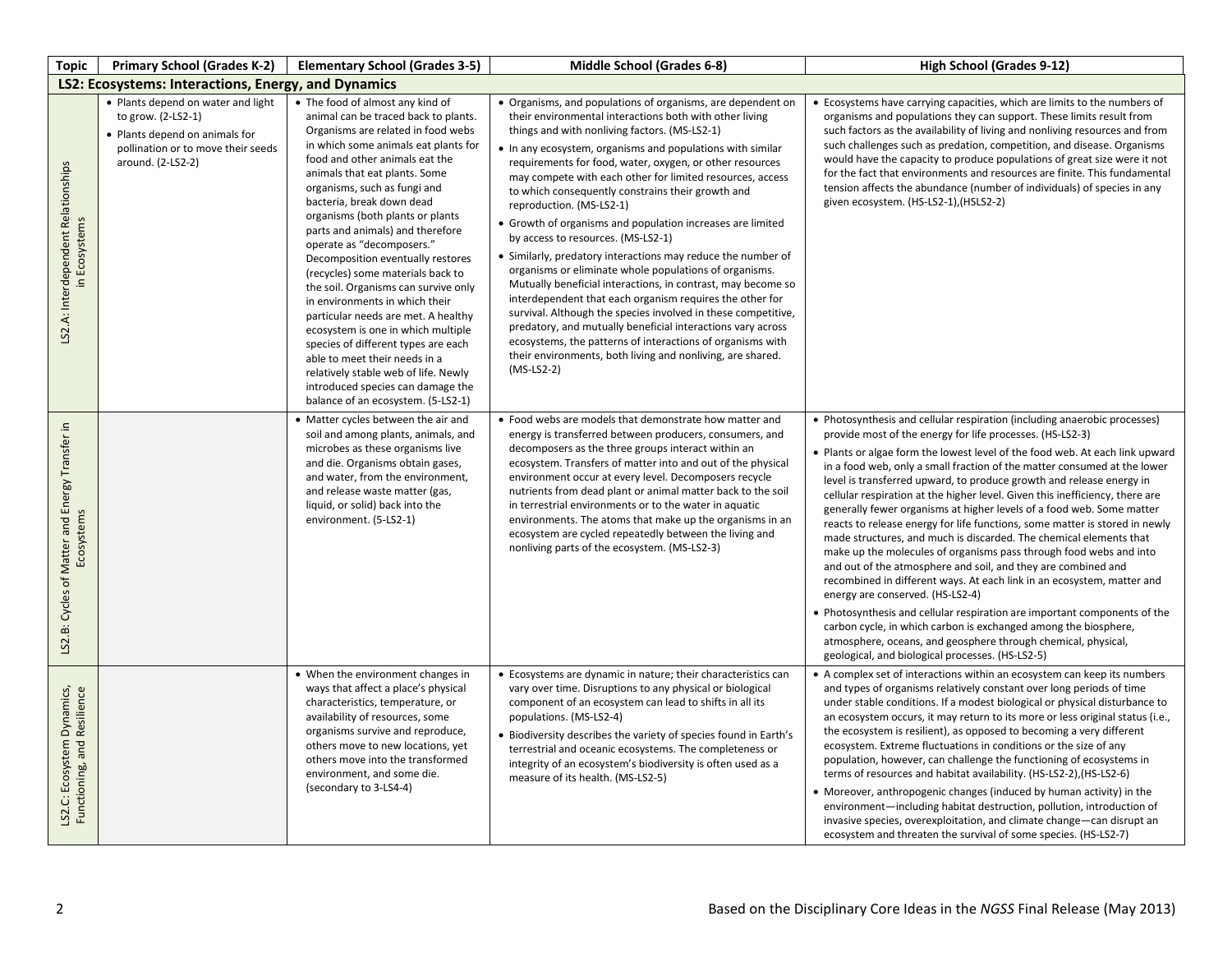| <b>Topic</b>                                           | <b>Primary School (Grades K-2)</b>                                                                                                                          | <b>Elementary School (Grades 3-5)</b>                                                                                                                                                                                                                                                                                  | Middle School (Grades 6-8)                                                                                                                                                                                                                                                                                                                                                                                                                                                                                                                                                                                                                                                                                                                                                                                                       | <b>High School (Grades 9-12)</b>                                                                                                                                                                                                                                                                                                                                                                                                                                                                                                                                                                                                                                                                                                                                      |
|--------------------------------------------------------|-------------------------------------------------------------------------------------------------------------------------------------------------------------|------------------------------------------------------------------------------------------------------------------------------------------------------------------------------------------------------------------------------------------------------------------------------------------------------------------------|----------------------------------------------------------------------------------------------------------------------------------------------------------------------------------------------------------------------------------------------------------------------------------------------------------------------------------------------------------------------------------------------------------------------------------------------------------------------------------------------------------------------------------------------------------------------------------------------------------------------------------------------------------------------------------------------------------------------------------------------------------------------------------------------------------------------------------|-----------------------------------------------------------------------------------------------------------------------------------------------------------------------------------------------------------------------------------------------------------------------------------------------------------------------------------------------------------------------------------------------------------------------------------------------------------------------------------------------------------------------------------------------------------------------------------------------------------------------------------------------------------------------------------------------------------------------------------------------------------------------|
| Interactions and<br>Group Behavior<br>LS2.D: Social    |                                                                                                                                                             | • Being part of a group helps animals<br>obtain food, defend themselves, and<br>cope with changes. Groups may<br>serve different functions and vary<br>dramatically in size (Note: Moved<br>from K-2). (3-LS2-1)                                                                                                       | • Changes in biodiversity can influence humans' resources,<br>such as food, energy, and medicines, as well as ecosystem<br>services that humans rely on-for example, water<br>purification and recycling. (secondary to MS-LS2-5)                                                                                                                                                                                                                                                                                                                                                                                                                                                                                                                                                                                                | • Group behavior has evolved because membership can increase the<br>chances of survival for individuals and their genetic relatives. (HSLS2-8)                                                                                                                                                                                                                                                                                                                                                                                                                                                                                                                                                                                                                        |
|                                                        | <b>LS3: Heredity: Inheritance and Variation of Traits</b>                                                                                                   |                                                                                                                                                                                                                                                                                                                        |                                                                                                                                                                                                                                                                                                                                                                                                                                                                                                                                                                                                                                                                                                                                                                                                                                  |                                                                                                                                                                                                                                                                                                                                                                                                                                                                                                                                                                                                                                                                                                                                                                       |
| LS3.A: Inheritance of Traits                           | • Young animals are very much, but<br>not exactly, like, their parents.<br>Plants also are very much, but not<br>exactly, like their parents. (1-LS3-<br>1) | • Many characteristics of organisms<br>are inherited from their parents. (3-<br>$LS3-1)$<br>• Other characteristics result from<br>individuals' interactions with<br>• the environment, which can range<br>from diet to learning. Many<br>characteristics involve both<br>inheritance and environment. (3-<br>$LS3-2)$ | • Genes are located in the chromosomes of cells, with each<br>chromosome pair containing two variants of each of many<br>distinct genes. Each distinct gene chiefly controls the<br>production of specific proteins, which in turn affects the<br>traits of the individual. Changes (mutations) to genes can<br>result in changes to proteins, which can affect the structures<br>and functions of the organism and thereby change traits.<br>$(MS-LS3-1)$<br>• Variations of inherited traits between parent and offspring<br>arise from genetic differences that result from the subset of<br>chromosomes (and therefore genes) inherited. (MS-LS3-2)                                                                                                                                                                          | • Each chromosome consists of a single very long DNA molecule, and each<br>gene on the chromosome is a particular segment of that DNA. The<br>instructions for forming species' characteristics are carried in DNA. All<br>cells in an organism have the same genetic content, but the genes used<br>(expressed) by the cell may be regulated in different ways. Not all DNA<br>codes for a protein; some segments of DNA are involved in regulatory or<br>structural functions, and some have no as-yet known function. (HS-LS3-1)                                                                                                                                                                                                                                   |
| LS3.B: Variation of Traits                             | • Individuals of the same kind of<br>plant or animal are recognizable<br>as similar but can also vary in<br>many ways. (1-LS3-1)                            | • Different organisms vary in how they<br>look and function because they have<br>different inherited information. (3-<br>$LS3-1)$<br>• The environment also affects the<br>traits that an organism develops. (3-<br>$LS3-2)$                                                                                           | • In sexually reproducing organisms, each parent contributes<br>half of the genes acquired (at random) by the offspring.<br>Individuals have two of each chromosome and hence two<br>alleles of each gene, one acquired from each parent. These<br>versions may be identical or may differ from each other.<br>$(MS-LS3-2)$<br>. In addition to variations that arise from sexual reproduction,<br>genetic information can be altered because of mutations.<br>Though rare, mutations may result in changes to the<br>structure and function of proteins. Some changes are<br>beneficial, others harmful, and some neutral to the<br>organism. (MS-LS3-1)                                                                                                                                                                        | • In sexual reproduction, chromosomes can sometimes swap sections<br>during the process of meiosis (cell division), thereby creating new genetic<br>combinations and thus more genetic variation. Although DNA replication<br>is tightly regulated and remarkably accurate, errors do occur and result in<br>mutations, which are also a source of genetic variation. Environmental<br>factors can also cause mutations in genes, and viable mutations are<br>inherited. (HS-LS3-2)<br>• Environmental factors also affect expression of traits, and hence affect<br>the probability of occurrences of traits in a population. Thus the variation<br>and distribution of traits observed depends on both genetic and<br>environmental factors. (HS-LS3-2), (HS-LS3-3) |
|                                                        | LS4: Biological Evolution: Unity and Diversity                                                                                                              |                                                                                                                                                                                                                                                                                                                        |                                                                                                                                                                                                                                                                                                                                                                                                                                                                                                                                                                                                                                                                                                                                                                                                                                  |                                                                                                                                                                                                                                                                                                                                                                                                                                                                                                                                                                                                                                                                                                                                                                       |
| of Common<br>Ancestry and Diversity<br>LS4.A: Evidence |                                                                                                                                                             | Some kinds of plants and animals<br>that once lived on Earth are no<br>longer found anywhere. (Note:<br>moved from K-2) (3-LS4-1)<br>Fossils provide evidence about the<br>types of organisms that lived long<br>ago and also about the nature of<br>their environments. (3-LS4-1)                                     | • The collection of fossils and their placement in chronological<br>order (e.g., through the location of the sedimentary layers in<br>which they are found or through radioactive dating) is<br>known as the fossil record. It documents the existence,<br>diversity, extinction, and change of many life forms<br>throughout the history of life on Earth. (MS-LS4-1)<br>• Anatomical similarities and differences between various<br>organisms living today and between them and organisms in<br>the fossil record, enable the reconstruction of evolutionary<br>history and the inference of lines of evolutionary descent.<br>$(MS-LS4-2)$<br>• Comparison of the embryological development of different<br>species also reveals similarities that show relationships not<br>evident in the fully-formed anatomy. (MS-LS4-3) | Genetic information provides evidence of evolution. DNA sequences vary<br>among species, but there are many overlaps; in fact, the ongoing<br>branching that produces multiple lines of descent can be inferred by<br>comparing the DNA sequences of different organisms. Such information is<br>also derivable from the similarities and differences in amino acid<br>sequences and from anatomical and embryological evidence. (HS-LS4-1)                                                                                                                                                                                                                                                                                                                           |
| LS4.B: Natural<br>Selection                            |                                                                                                                                                             | Sometimes the differences in<br>characteristics between individuals<br>of the same species provide<br>advantages in surviving, finding<br>mates, and reproducing. (3-LS4-2)                                                                                                                                            | Natural selection leads to the predominance of certain traits<br>in a population, and the suppression of others. (MS-LS4-4)<br>• In artificial selection, humans have the capacity to influence<br>certain characteristics of organisms by selective breeding.<br>One can choose desired parental traits determined by<br>genes, which are then passed on to offspring. (MS-LS4-5)                                                                                                                                                                                                                                                                                                                                                                                                                                               | Natural selection occurs only if there is both (1) variation in the genetic<br>information between organisms in a population and (2) variation in the<br>expression of that genetic information—that is, trait variation—that leads<br>to differences in performance among individuals. (HS-LS4-2), (HS-LS4-3)<br>• The traits that positively affect survival are more likely to be reproduced,<br>and thus are more common in the population. (HS-LS4-3)                                                                                                                                                                                                                                                                                                            |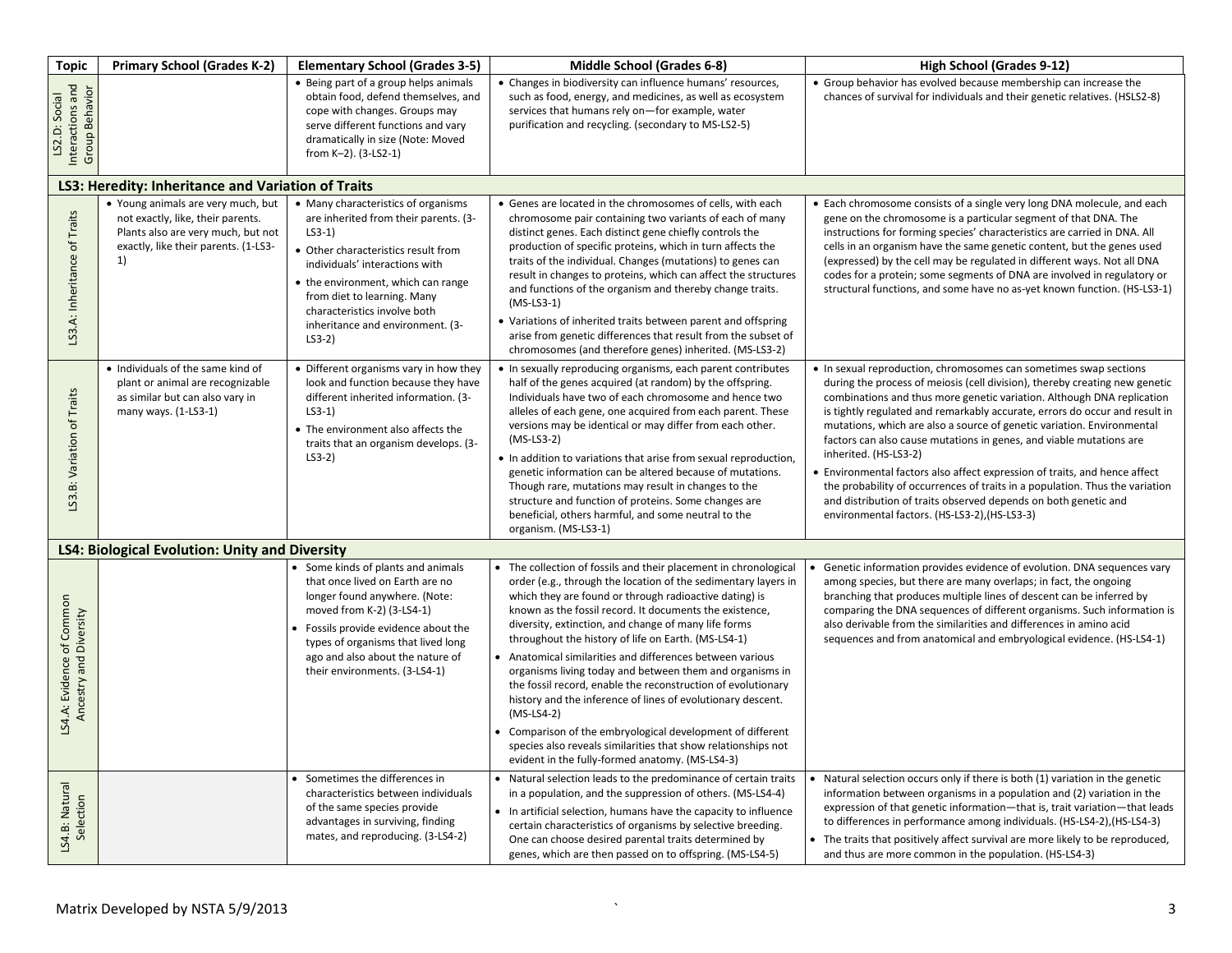| <b>Topic</b>                         | <b>Primary School (Grades K-2)</b>                                         | <b>Elementary School (Grades 3-5)</b>                                                                                                              | Middle School (Grades 6-8)                                                                                                                                                                                                                                                                                                                                                                                | High School (Grades 9-12)                                                                                                                                                                                                                                                                                                                                                                                                                                                                                                                                                                                                        |
|--------------------------------------|----------------------------------------------------------------------------|----------------------------------------------------------------------------------------------------------------------------------------------------|-----------------------------------------------------------------------------------------------------------------------------------------------------------------------------------------------------------------------------------------------------------------------------------------------------------------------------------------------------------------------------------------------------------|----------------------------------------------------------------------------------------------------------------------------------------------------------------------------------------------------------------------------------------------------------------------------------------------------------------------------------------------------------------------------------------------------------------------------------------------------------------------------------------------------------------------------------------------------------------------------------------------------------------------------------|
|                                      |                                                                            | • For any particular environment,<br>some kinds of organisms survive<br>well, some survive less well, and<br>some cannot survive at all. (3-LS4-3) | • Adaptation by natural selection acting over generations is<br>one important process by which species change over time in<br>response to changes in environmental conditions. Traits that<br>support successful survival and reproduction in the new<br>environment become more common; those that do not<br>become less common. Thus, the distribution of traits in a<br>population changes. (MS-LS4-6) | • Evolution is a consequence of the interaction of four factors: (1) the<br>potential for a species to increase in number, (2) the genetic variation of<br>individuals in a species due to mutation and sexual reproduction, (3)<br>competition for an environment's limited supply of the resources that<br>individuals need in order to survive and reproduce, and (4) the ensuing<br>proliferation of those organisms that are better able to survive and<br>reproduce in that environment. (HS-LS4-2)                                                                                                                        |
| LS4.C: Adaptation                    |                                                                            |                                                                                                                                                    |                                                                                                                                                                                                                                                                                                                                                                                                           | • Natural selection leads to adaptation, that is, to a population dominated by<br>organisms that are anatomically, behaviorally, and physiologically well<br>suited to survive and reproduce in a specific environment. That is, the<br>differential survival and reproduction of organisms in a population that<br>have an advantageous heritable trait leads to an increase in the proportion<br>of individuals in future generations that have the trait and to a decrease in<br>the proportion of individuals that do not. (HS-LS4-3), (HS-LS4-4)                                                                            |
|                                      |                                                                            |                                                                                                                                                    |                                                                                                                                                                                                                                                                                                                                                                                                           | • Adaptation also means that the distribution of traits in a population can<br>change when conditions change. (HS-LS4-3)                                                                                                                                                                                                                                                                                                                                                                                                                                                                                                         |
|                                      |                                                                            |                                                                                                                                                    |                                                                                                                                                                                                                                                                                                                                                                                                           | • Changes in the physical environment, whether naturally occurring or<br>human induced, have thus contributed to the expansion of some species,<br>the emergence of new distinct species as populations diverge under<br>different conditions, and the decline-and sometimes the extinction-of<br>some species. (HS-LS4-5), (HS-LS4-6)                                                                                                                                                                                                                                                                                           |
|                                      |                                                                            |                                                                                                                                                    |                                                                                                                                                                                                                                                                                                                                                                                                           | • Species become extinct because they can no longer survive and<br>reproduce in their altered environment. If members cannot adjust to<br>change that is too fast or drastic, the opportunity for the species'<br>evolution is lost. (HS-LS4-5)                                                                                                                                                                                                                                                                                                                                                                                  |
|                                      | • There are many different kinds of<br>living things in any area, and they | • Populations live in a variety of<br>habitats, and change in those                                                                                |                                                                                                                                                                                                                                                                                                                                                                                                           | • Biodiversity is increased by the formation of new species (speciation) and<br>decreased by the loss of species (extinction). (secondary to HSLS2-7)                                                                                                                                                                                                                                                                                                                                                                                                                                                                            |
| Biodiversity<br>and Humans<br>LS4.D: | exist in different places on land<br>and in water. (2-LS4-1)               | habitats affects the organisms living<br>there. (3-LS4-4)                                                                                          |                                                                                                                                                                                                                                                                                                                                                                                                           | • Humans depend on the living world for the resources and other benefits<br>provided by biodiversity. But human activity is also having adverse<br>impacts on biodiversity through overpopulation, overexploitation, habitat<br>destruction, pollution, introduction of invasive species, and climate<br>change. Thus sustaining biodiversity so that ecosystem functioning and<br>productivity are maintained is essential to supporting and enhancing life<br>on Earth. Sustaining biodiversity also aids humanity by preserving<br>landscapes of recreational or inspirational value. (secondary to HS-LS2-7)<br>$(HS-LS4-6)$ |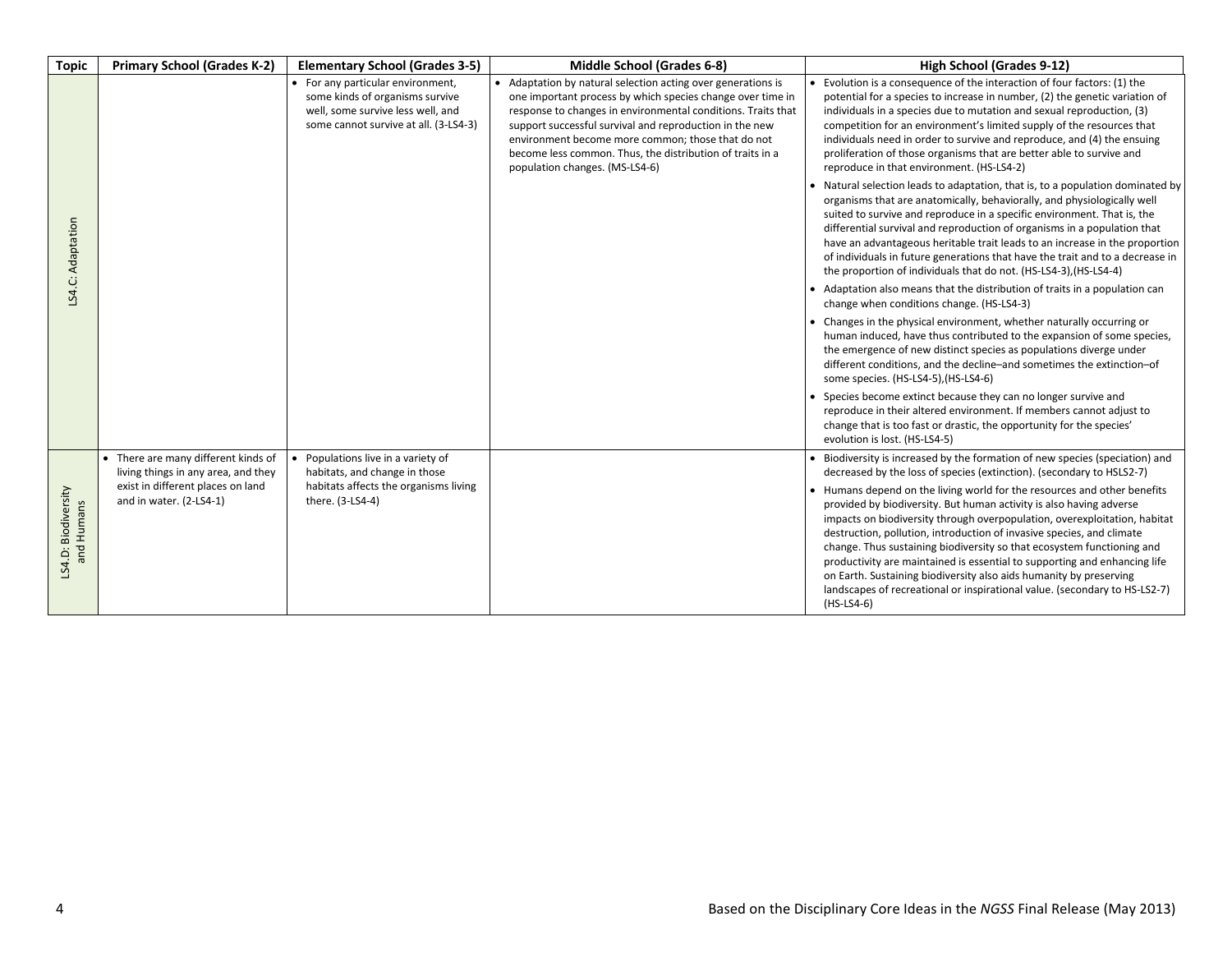| <b>Topic</b>                              | <b>Primary School (Grades K-2)</b>                                                                                                    | <b>Elementary School (Grades 3-5)</b>                                                                                                                                                                                                                                                                                                                                                                           | Middle School (Grades 6-8)                                                                                                                                                                                                                                                                                                                                                                                                                                                                                                                                                                                                                                                                                            | <b>High School (Grades 9-12)</b>                                                                                                                                                                                                                                                                                                                                                                                                                                                                                                                                                                                                                                                                                                                                                                                                                                                                                                                                                         |
|-------------------------------------------|---------------------------------------------------------------------------------------------------------------------------------------|-----------------------------------------------------------------------------------------------------------------------------------------------------------------------------------------------------------------------------------------------------------------------------------------------------------------------------------------------------------------------------------------------------------------|-----------------------------------------------------------------------------------------------------------------------------------------------------------------------------------------------------------------------------------------------------------------------------------------------------------------------------------------------------------------------------------------------------------------------------------------------------------------------------------------------------------------------------------------------------------------------------------------------------------------------------------------------------------------------------------------------------------------------|------------------------------------------------------------------------------------------------------------------------------------------------------------------------------------------------------------------------------------------------------------------------------------------------------------------------------------------------------------------------------------------------------------------------------------------------------------------------------------------------------------------------------------------------------------------------------------------------------------------------------------------------------------------------------------------------------------------------------------------------------------------------------------------------------------------------------------------------------------------------------------------------------------------------------------------------------------------------------------------|
|                                           | <b>Earth and Space Science</b>                                                                                                        |                                                                                                                                                                                                                                                                                                                                                                                                                 |                                                                                                                                                                                                                                                                                                                                                                                                                                                                                                                                                                                                                                                                                                                       |                                                                                                                                                                                                                                                                                                                                                                                                                                                                                                                                                                                                                                                                                                                                                                                                                                                                                                                                                                                          |
|                                           | <b>ESS1: Earth's Place in the Universe</b>                                                                                            |                                                                                                                                                                                                                                                                                                                                                                                                                 |                                                                                                                                                                                                                                                                                                                                                                                                                                                                                                                                                                                                                                                                                                                       |                                                                                                                                                                                                                                                                                                                                                                                                                                                                                                                                                                                                                                                                                                                                                                                                                                                                                                                                                                                          |
| ESS1.A: The Universe and Its Stars        | • Patterns of the motion of the<br>sun, moon, and stars in the sky<br>can be observed, described, and<br>predicted. (1-ESS1-1)        | • The sun is a star that appears larger and<br>brighter than other stars because it is<br>closer. Stars range greatly in their<br>distance from Earth. (5-ESS1-1)                                                                                                                                                                                                                                               | • Patterns of the apparent motion of the sun, the moon, and<br>stars in the sky can be observed, described, predicted, and<br>explained with models. (MS-ESS1-1)<br>• Earth and its solar system are part of the Milky Way galaxy,<br>which is one of many galaxies in the universe. (MS-ESS1-2)                                                                                                                                                                                                                                                                                                                                                                                                                      | • The star called the sun is changing and will burn out over a lifespan of<br>approximately 10 billion years. (HS-ESS1-1)<br>• The study of stars' light spectra and brightness is used to identify<br>compositional elements of stars, their movements, and their<br>distances from Earth. (HS-ESS1-2), (HS-ESS1-3)<br>• The Big Bang theory is supported by observations of distant galaxies<br>receding from our own, of the measured composition of stars and<br>non-stellar gases, and of the maps of spectra of the primordial<br>radiation (cosmic microwave background) that still fills the universe.<br>$(HSESS1-2)$<br>• Other than the hydrogen and helium formed at the time of the Big<br>Bang, nuclear fusion within stars produces all atomic nuclei lighter<br>than and including iron, and the process releases electromagnetic<br>energy. Heavier elements are produced when certain massive stars<br>achieve a supernova stage and explode. (HS-ESS1-2), (HS-ESS1-3) |
| ESS1.B: Earth and the<br>System<br>Solar  | • Seasonal patterns of sunrise and<br>sunset can be observed,<br>described, and predicted. (1-<br>ESS1-2)                             | • The orbits of Earth around the sun and<br>of the moon around Earth, together<br>with the rotation of Earth about an axis<br>between its North and South poles,<br>cause observable patterns. These<br>include day and night; daily changes in<br>the length and direction of shadows;<br>and different positions of the sun,<br>moon, and stars at different times of<br>the day, month, and year. (5-ESS1-2) | • The solar system consists of the sun and a collection of<br>objects, including planets, their moons, and asteroids that are<br>held in orbit around the sun by its gravitational pull on them.<br>(MS-ESS1-2), (MSESS1-3)<br>• This model of the solar system can explain eclipses of the sun<br>and the moon. Earth's spin axis is fixed in direction over the<br>short-term but tilted relative to its orbit around the sun. The<br>seasons are a result of that tilt and are caused by the<br>differential intensity of sunlight on different areas of Earth<br>across the year. (MS-ESS1-1)<br>• The solar system appears to have formed from a disk of dust<br>and gas, drawn together by gravity. (MS-ESS1-2) | • Kepler's laws describe common features of the motions of orbiting<br>objects, including their elliptical paths around the sun. Orbits may<br>change due to the gravitational effects from, or collisions with, other<br>objects in the solar system. (HS-ESS1-4)<br>• Cyclical changes in the shape of Earth's orbit around the sun,<br>together with changes in the tilt of the planet's axis of rotation, both<br>occurring over hundreds of thousands of years, have altered the<br>intensity and distribution of sunlight falling on the earth. These<br>phenomena cause a cycle of ice ages and other gradual climate<br>changes. (secondary to HS-ESS2-4)                                                                                                                                                                                                                                                                                                                        |
| ESS1.C: The History of<br>Earth<br>Planet | • Some events happen very<br>quickly; others occur very slowly,<br>over a time period much longer<br>than one can observe. (2-ESS1-1) | • Local, regional, and global patterns of<br>rock formations reveal changes over<br>time due to earth forces, such as<br>earthquakes. The presence and location<br>of certain fossil types indicate the order<br>in which rock layers were formed. (4-<br>ESS1-1)                                                                                                                                               | • The geologic time scale interpreted from rock strata provides<br>a way to organize Earth's history. Analyses of rock strata and<br>the fossil record provide only relative dates, not an absolute<br>scale. (MS-ESS1-4)<br>• Tectonic processes continually generate new ocean sea floor<br>at ridges and destroy old sea floor at trenches. (HS.ESS1.C<br>GBE) (secondary to MS-ESS2-3)                                                                                                                                                                                                                                                                                                                            | • Continental rocks, which can be older than 4 billion years, are<br>generally much older than the rocks of the ocean floor, which are less<br>than 200 million years old. (HS-ESS1-5)<br>• Although active geologic processes, such as plate tectonics and<br>erosion, have destroyed or altered most of the very early rock record<br>on Earth, other objects in the solar system, such as lunar rocks,<br>asteroids, and meteorites, have changed little over billions of years.<br>Studying these objects can provide information about Earth's<br>formation and early history. (HS-ESS1-6)                                                                                                                                                                                                                                                                                                                                                                                          |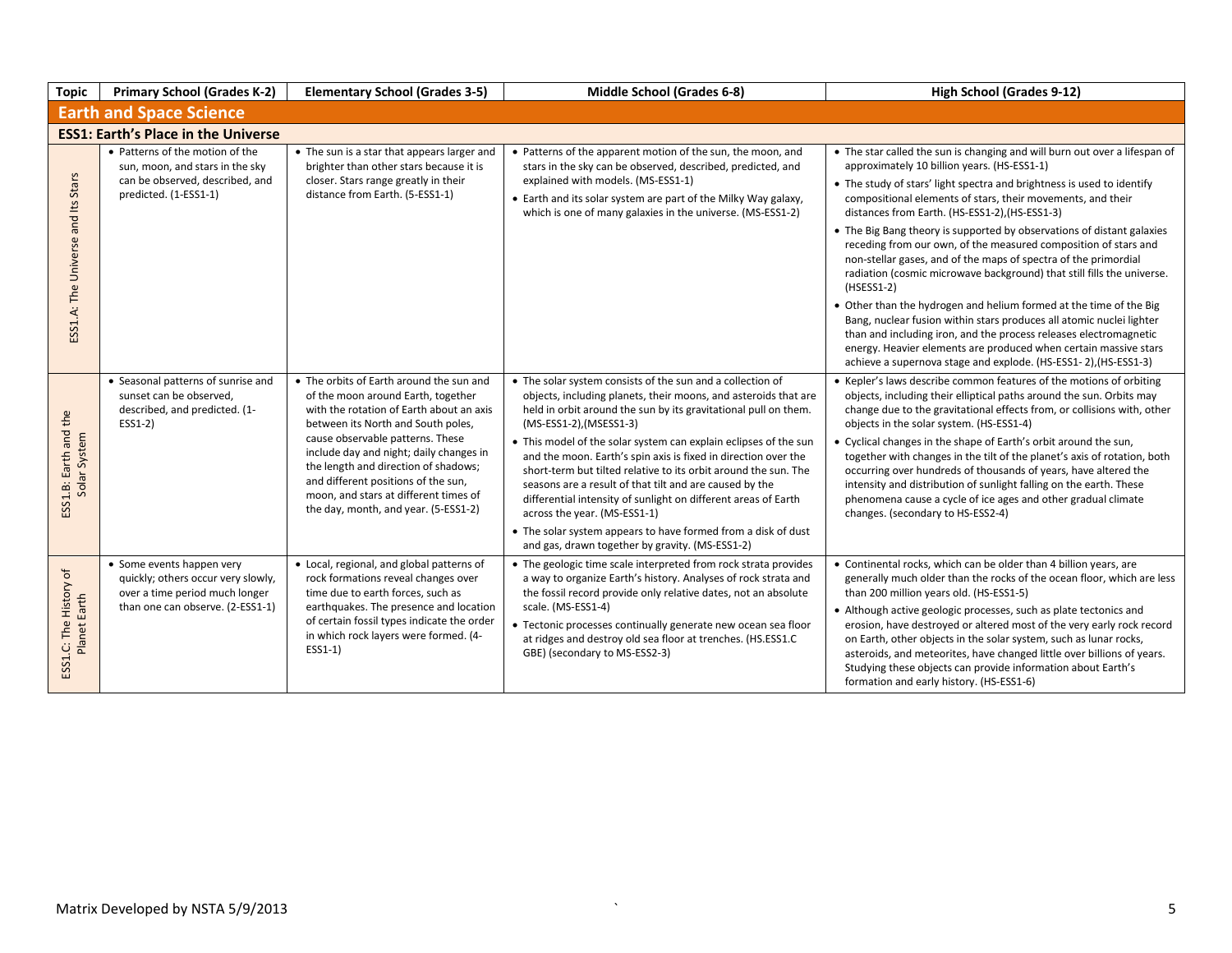| <b>Topic</b>                                                      | <b>Primary School (Grades K-2)</b>                                                                                         | <b>Elementary School (Grades 3-5)</b>                                                                                                                                                                                                                                                                                                                                                                                                                                                                                                                                                                                                                                                                                                                                                                    | Middle School (Grades 6-8)                                                                                                                                                                                                                                                                                                                                                                                                                                                                                                                                                                                                                                                                                                                                                                                                                                                                             | High School (Grades 9-12)                                                                                                                                                                                                                                                                                                                                                                                                                                                                                                                                                                                                                                                                                                                                                                                                                                                                                                                                                                                                                                                                                                                                                                                              |
|-------------------------------------------------------------------|----------------------------------------------------------------------------------------------------------------------------|----------------------------------------------------------------------------------------------------------------------------------------------------------------------------------------------------------------------------------------------------------------------------------------------------------------------------------------------------------------------------------------------------------------------------------------------------------------------------------------------------------------------------------------------------------------------------------------------------------------------------------------------------------------------------------------------------------------------------------------------------------------------------------------------------------|--------------------------------------------------------------------------------------------------------------------------------------------------------------------------------------------------------------------------------------------------------------------------------------------------------------------------------------------------------------------------------------------------------------------------------------------------------------------------------------------------------------------------------------------------------------------------------------------------------------------------------------------------------------------------------------------------------------------------------------------------------------------------------------------------------------------------------------------------------------------------------------------------------|------------------------------------------------------------------------------------------------------------------------------------------------------------------------------------------------------------------------------------------------------------------------------------------------------------------------------------------------------------------------------------------------------------------------------------------------------------------------------------------------------------------------------------------------------------------------------------------------------------------------------------------------------------------------------------------------------------------------------------------------------------------------------------------------------------------------------------------------------------------------------------------------------------------------------------------------------------------------------------------------------------------------------------------------------------------------------------------------------------------------------------------------------------------------------------------------------------------------|
|                                                                   | <b>ESS2: Earth's Systems</b>                                                                                               |                                                                                                                                                                                                                                                                                                                                                                                                                                                                                                                                                                                                                                                                                                                                                                                                          |                                                                                                                                                                                                                                                                                                                                                                                                                                                                                                                                                                                                                                                                                                                                                                                                                                                                                                        |                                                                                                                                                                                                                                                                                                                                                                                                                                                                                                                                                                                                                                                                                                                                                                                                                                                                                                                                                                                                                                                                                                                                                                                                                        |
| ESS2.A: Earth Materials and Systems                               | • Wind and water can change the<br>shape of the land. (2-ESS2-1)                                                           | • Rainfall helps to shape the land and affects<br>the types of living things found in a region.<br>Water, ice, wind, living organisms, and<br>gravity break rocks, soils, and sediments<br>into smaller particles and move them<br>around. (4-ESS2-1)<br>• Earth's major systems are the geosphere<br>(solid and molten rock, soil, and sediments),<br>the hydrosphere (water and ice), the<br>atmosphere (air), and the biosphere (living<br>things, including humans). These systems<br>interact in multiple ways to affect Earth's<br>surface materials and processes. The ocean<br>supports a variety of ecosystems and<br>organisms, shapes landforms, and<br>influences climate. Winds and clouds in the<br>atmosphere interact with the landforms to<br>determine patterns of weather. (5-ESS2-1) | • All Earth processes are the result of energy flowing and<br>matter cycling within and among the planet's systems.<br>This energy is derived from the sun and Earth's hot<br>interior. The energy that flows and matter that cycles<br>produce chemical and physical changes in Earth's<br>materials and living organisms. (MS-ESS2-1)<br>• The planet's systems interact over scales that range from<br>microscopic to global in size, and they operate over<br>fractions of a second to billions of years. These<br>interactions have shaped Earth's history and will<br>determine its future. (MS-ESS2-2)                                                                                                                                                                                                                                                                                          | • Earth's systems, being dynamic and interacting, cause feedback<br>effects that can increase or decrease the original changes. (HSESS2-<br>1),(HS-ESS2-2)<br>• Evidence from deep probes and seismic waves, reconstructions of<br>historical changes in Earth's surface and its magnetic field, and an<br>understanding of physical and chemical processes lead to a model of<br>Earth with a hot but solid inner core, a liquid outer core, a solid<br>mantle and crust. Motions of the mantle and its plates occur<br>primarily through thermal convection, which involves the cycling of<br>matter due to the outward flow of energy from Earth's interior and<br>gravitational movement of denser materials toward the interior. (HS-<br>ESS2-3)<br>• The geological record shows that changes to global and regional<br>climate can be caused by interactions among changes in the sun's<br>energy output or Earth's orbit, tectonic events, ocean circulation,<br>volcanic activity, glaciers, vegetation, and human activities. These<br>changes can occur on a variety of time scales from sudden (e.g.,<br>volcanic ash clouds) to intermediate (ice ages) to very long-term<br>tectonic cycles. (HS-ESS2-4) |
| ESS2.B: Plate Tectonics and<br>Large-Scale System<br>Interactions | • Maps show where things are<br>located. One can map the shapes<br>and kinds of land and water in<br>any area. (2-ESS2-2)  | • The locations of mountain ranges, deep<br>ocean trenches, ocean floor structures,<br>earthquakes, and volcanoes occur in<br>patterns. Most earthquakes and volcanoes<br>occur in bands that are often along the<br>boundaries between continents and oceans.<br>Major mountain chains form inside<br>continents or near their edges. Maps can<br>help locate the different land and water<br>features areas of Earth. (4-ESS2-2)                                                                                                                                                                                                                                                                                                                                                                       | • Maps of ancient land and water patterns, based on<br>investigations of rocks and fossils, make clear how Earth's<br>plates have moved great distances, collided, and spread<br>apart. (MS-ESS2-3)                                                                                                                                                                                                                                                                                                                                                                                                                                                                                                                                                                                                                                                                                                    | • The radioactive decay of unstable isotopes continually generates new<br>energy within Earth's crust and mantle, providing the primary source<br>of the heat that drives mantle convection. Plate tectonics can be<br>viewed as the surface expression of mantle convection. (HS-ESS2-3)<br>• Plate tectonics is the unifying theory that explains the past and<br>current movements of the rocks at Earth's surface and provides a<br>framework for understanding its geologic history. (ESS2.B Grade 8<br>GBE) (HS-ESS2-1) (secondary to HS-ESS1-5)                                                                                                                                                                                                                                                                                                                                                                                                                                                                                                                                                                                                                                                                 |
| ESS2.C: The Roles of Water in Earth's Surface<br>Processes        | • Water is found in the ocean,<br>rivers, lakes, and ponds. Water<br>exists as solid ice and in liquid<br>form. (2-ESS2-3) | . Nearly all of Earth's available water is in the<br>ocean. Most fresh water is in glaciers or<br>underground; only a tiny fraction is in<br>streams, lakes, wetlands, and the<br>atmosphere. (5-ESS2-2)                                                                                                                                                                                                                                                                                                                                                                                                                                                                                                                                                                                                 | • Water continually cycles among land, ocean, and<br>atmosphere via transpiration, evaporation, condensation<br>and crystallization, and precipitation, as well as downhill<br>flows on land. (MS-ESS2-4)<br>• The complex patterns of the changes and the movement<br>of water in the atmosphere, determined by winds,<br>landforms, and ocean temperatures and currents, are<br>major determinants of local weather patterns. (MSESS2-<br>5)<br>• Global movements of water and its changes in form are<br>propelled by sunlight and gravity. (MS-ESS2-4)<br>• Variations in density due to variations in temperature<br>and salinity drive a global pattern of interconnected<br>ocean currents. (MS-ESS2-6)<br>• Water's movements-both on the land and<br>underground-cause weathering and erosion, which<br>change the land's surface features and create<br>underground formations. (MS-ESS2-2) | • The abundance of liquid water on Earth's surface and its unique<br>combination of physical and chemical properties are central to the<br>planet's dynamics. These properties include water's exceptional<br>capacity to absorb, store, and release large amounts of energy,<br>transmit sunlight, expand upon freezing, dissolve and transport<br>materials, and lower the viscosities and melting points of rocks. (HS-<br>ESS2-5)                                                                                                                                                                                                                                                                                                                                                                                                                                                                                                                                                                                                                                                                                                                                                                                  |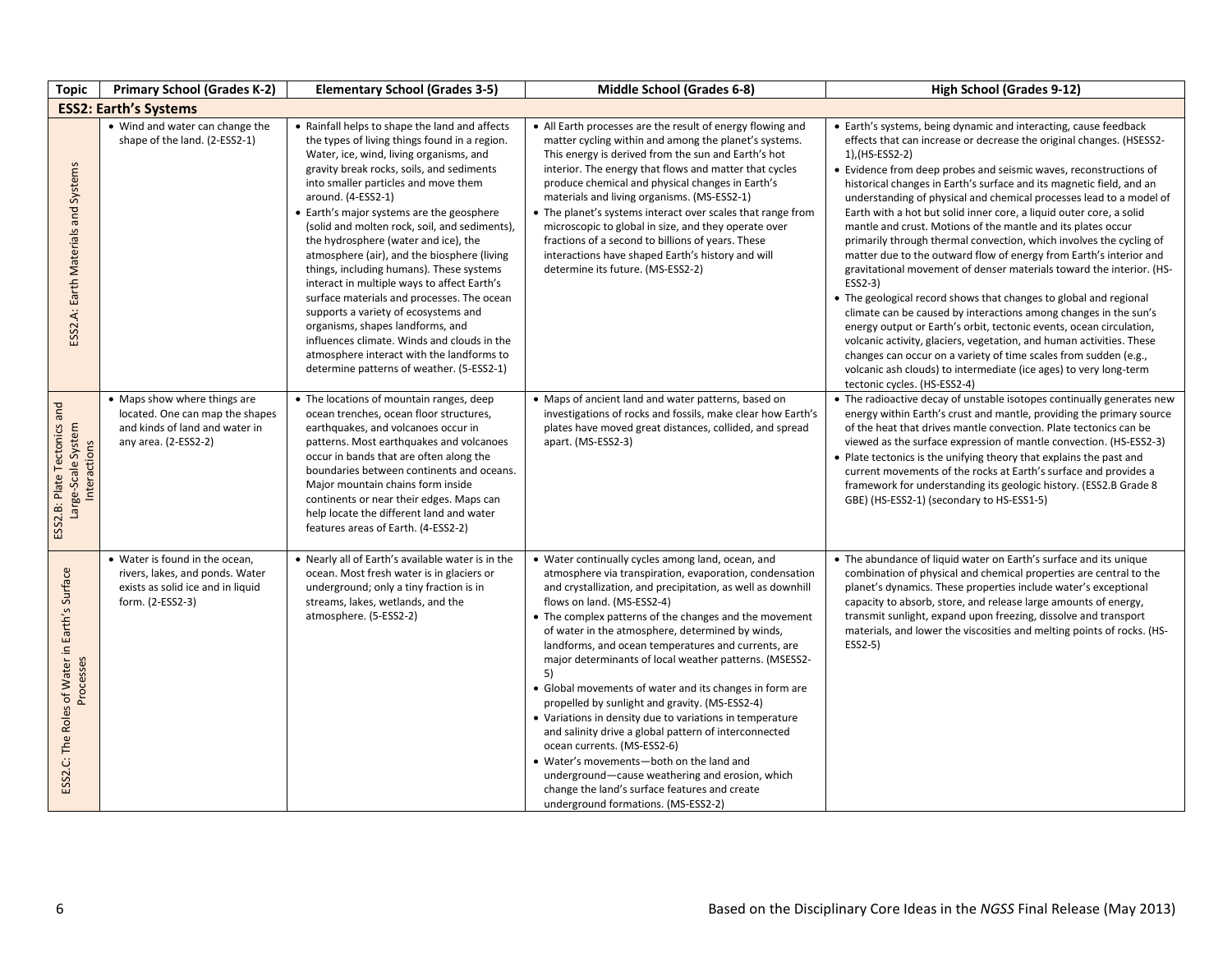| <b>Topic</b>                         | <b>Primary School (Grades K-2)</b>                                                                                                                                                                                                                              | <b>Elementary School (Grades 3-5)</b>                                                                                                                                                                                                                                                                                                  | Middle School (Grades 6-8)                                                                                                                                                                                                                                                                                                                                                                                                                                                                                                                                                                                                             | High School (Grades 9-12)                                                                                                                                                                                                                                                                                                                                                                                                                                                                                                                                                                                                                                                                                                                                                                                                                                                                                                                                                                                                                           |
|--------------------------------------|-----------------------------------------------------------------------------------------------------------------------------------------------------------------------------------------------------------------------------------------------------------------|----------------------------------------------------------------------------------------------------------------------------------------------------------------------------------------------------------------------------------------------------------------------------------------------------------------------------------------|----------------------------------------------------------------------------------------------------------------------------------------------------------------------------------------------------------------------------------------------------------------------------------------------------------------------------------------------------------------------------------------------------------------------------------------------------------------------------------------------------------------------------------------------------------------------------------------------------------------------------------------|-----------------------------------------------------------------------------------------------------------------------------------------------------------------------------------------------------------------------------------------------------------------------------------------------------------------------------------------------------------------------------------------------------------------------------------------------------------------------------------------------------------------------------------------------------------------------------------------------------------------------------------------------------------------------------------------------------------------------------------------------------------------------------------------------------------------------------------------------------------------------------------------------------------------------------------------------------------------------------------------------------------------------------------------------------|
| Climate<br>and<br>Weather<br>ESS2.D: | • Weather is the combination of<br>sunlight, wind, snow or rain, and<br>temperature in a particular<br>region at a particular time.<br>People measure these conditions<br>to describe and record the<br>weather and to notice patterns<br>over time. (K-ESS2-1) | • Scientists record patterns of the weather<br>across different times and areas so that<br>they can make predictions about what kind<br>of weather might happen next. (3-ESS2-1)<br>• Climate describes a range of an area's<br>typical weather conditions and the extent to<br>which those conditions vary over years. (3-<br>ESS2-2) | • Weather and climate are influenced by interactions<br>involving sunlight, the ocean, the atmosphere, ice,<br>landforms, and living things. These interactions vary with<br>latitude, altitude, and local and regional geography, all of<br>which can affect oceanic and atmospheric flow patterns.<br>$(MS-ESS2-6)$<br>• Because these patterns are so complex, weather can only<br>be predicted probabilistically. (MS-ESS2-5)<br>• The ocean exerts a major influence on weather and<br>climate by absorbing energy from the sun, releasing it<br>over time, and globally redistributing it through ocean<br>currents. (MS-ESS2-6) | • The foundation for Earth's global climate systems is the<br>electromagnetic radiation from the sun, as well as its reflection,<br>absorption, storage, and redistribution among the atmosphere,<br>ocean, and land systems, and this energy's re-radiation into space.<br>$(HS-ESS2-4)$<br>• Gradual atmospheric changes were due to plants and other<br>organisms that captured carbon dioxide and released oxygen. (HS-<br>ESS2-6),(HS-ESS2-7)<br>• Changes in the atmosphere due to human activity have increased<br>carbon dioxide concentrations and thus affect climate. (HS-ESS2-<br>6),(HS-ESS2-4)<br>• Current models predict that, although future regional climate<br>changes will be complex and varied, average global temperatures will<br>continue to rise. The outcomes predicted by global climate models<br>strongly depend on the amounts of human-generated greenhouse<br>gases added to the atmosphere each year and by the ways in which<br>these gases are absorbed by the ocean and biosphere. (secondary to<br>HSESS3-6) |
| Biogeology<br>نٍ<br>ESS <sub>2</sub> | • Plants and animals can change<br>their environment. (KESS2-2)                                                                                                                                                                                                 | • Living things affect the physical<br>characteristics of their regions. (4-ESS2-1)                                                                                                                                                                                                                                                    |                                                                                                                                                                                                                                                                                                                                                                                                                                                                                                                                                                                                                                        | • The many dynamic and delicate feedbacks between the biosphere<br>and other Earth systems cause a continual co-evolution of Earth's<br>surface and the life that exists on it. (HS-ESS2-7)                                                                                                                                                                                                                                                                                                                                                                                                                                                                                                                                                                                                                                                                                                                                                                                                                                                         |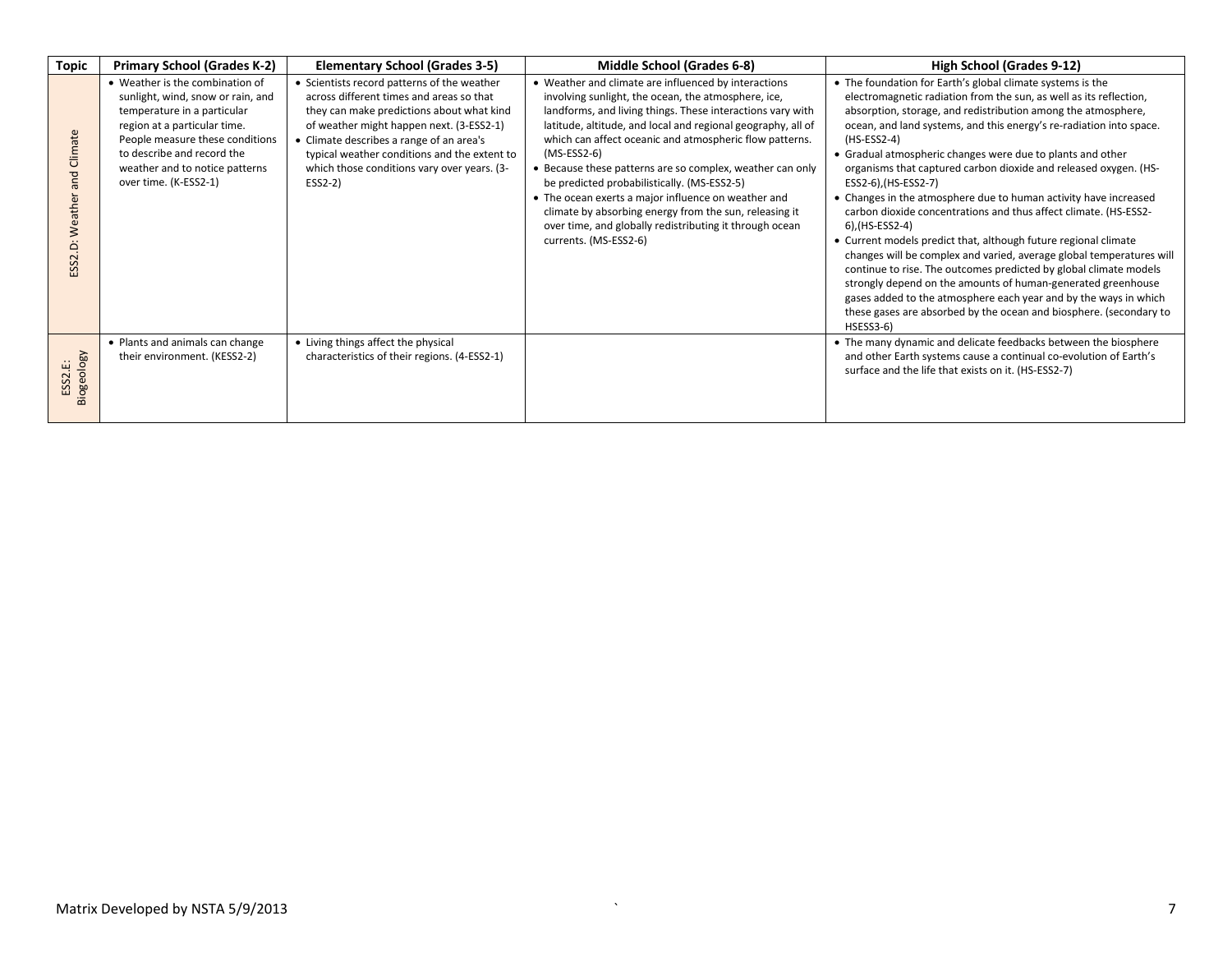| <b>Topic</b>                                               | <b>Primary School (Grades K-2)</b>                                                                                                                                                                                                       | <b>Elementary School (Grades 3-5)</b>                                                                                                                                                                                                                                                       | Middle School (Grades 6-8)                                                                                                                                                                                                                                                                                                                                                                                                                                                                                                                                  | <b>High School (Grades 9-12)</b>                                                                                                                                                                                                                                                                                                                                                                                             |
|------------------------------------------------------------|------------------------------------------------------------------------------------------------------------------------------------------------------------------------------------------------------------------------------------------|---------------------------------------------------------------------------------------------------------------------------------------------------------------------------------------------------------------------------------------------------------------------------------------------|-------------------------------------------------------------------------------------------------------------------------------------------------------------------------------------------------------------------------------------------------------------------------------------------------------------------------------------------------------------------------------------------------------------------------------------------------------------------------------------------------------------------------------------------------------------|------------------------------------------------------------------------------------------------------------------------------------------------------------------------------------------------------------------------------------------------------------------------------------------------------------------------------------------------------------------------------------------------------------------------------|
|                                                            | <b>ESS3: Earth and Human Activity</b>                                                                                                                                                                                                    |                                                                                                                                                                                                                                                                                             |                                                                                                                                                                                                                                                                                                                                                                                                                                                                                                                                                             |                                                                                                                                                                                                                                                                                                                                                                                                                              |
| Natural<br>Resources<br>ESS3.A:                            | • Living things need water, air, and<br>resources from the land, and<br>they live in places that have the<br>things they need. Humans use<br>natural resources for everything<br>they do. (K-ESS3-1)                                     | • Energy and fuels that humans use are<br>derived from natural sources, and their use<br>affects the environment in multiple ways.<br>Some resources are renewable over time,<br>and others are not. (4-ESS3-1)                                                                             | • Humans depend on Earth's land, ocean, atmosphere, and<br>biosphere for many different resources. Minerals, fresh<br>water, and biosphere resources are limited, and many<br>are not renewable or replaceable over human lifetimes.<br>These resources are distributed unevenly around the<br>planet as a result of past geologic processes. (MS-ESS3-1)                                                                                                                                                                                                   | . Resource availability has guided the development of human society.<br>$(HS-ESS3-1)$<br>• All forms of energy production and other resource extraction have<br>associated economic, social, environmental, and geopolitical costs<br>and risks as well as benefits. New technologies and social regulations<br>can change the balance of these factors. (HS-ESS3-2)                                                         |
| ESS3.B: Natural<br>Hazards                                 | • Some kinds of severe weather<br>are more likely than others in a<br>given region. Weather scientists<br>forecast severe weather so that<br>the communities can prepare for<br>and respond to these events. (K-<br>ESS3-2)              | • A variety of natural hazards result from<br>natural processes. Humans cannot eliminate<br>natural hazards but can take steps to reduce<br>their impacts. (3-ESS3-1) (4-ESS3-2.)                                                                                                           | • Mapping the history of natural hazards in a region,<br>combined with an understanding of related geologic<br>forces can help forecast the locations and likelihoods of<br>future events. (MS-ESS3-2)                                                                                                                                                                                                                                                                                                                                                      | • Natural hazards and other geologic events have shaped the course of<br>human history; [they] have significantly altered the sizes of human<br>populations and have driven human migrations. (HS-ESS3-1)                                                                                                                                                                                                                    |
| ESS3.C: Human Impacts<br>arth Systems<br>on E <sub>i</sub> | • Things that people do to live<br>comfortably can affect the world<br>around them. But they can make<br>choices that reduce their impacts<br>on the land, water, air, and other<br>living things. (K-ESS3-3)<br>(secondary to K-ESS2-2) | • Human activities in agriculture, industry,<br>and everyday life have had major effects on<br>the land, vegetation, streams, ocean, air,<br>and even outer space. But individuals and<br>communities are doing things to help<br>protect Earth's resources and<br>environments. (5-ESS3-1) | • Human activities have significantly altered the biosphere,<br>sometimes damaging or destroying natural habitats and<br>causing the extinction of other species. But changes to<br>Earth's environments can have different impacts<br>(negative and positive) for different living things. (MS-<br>ESS3-3)<br>• Typically as human populations and per-capita<br>consumption of natural resources increase, so do the<br>negative impacts on Earth unless the activities and<br>technologies involved are engineered otherwise.<br>(MSESS3-3), (MS-ESS3-4) | • The sustainability of human societies and the biodiversity that<br>supports them requires responsible management of natural<br>resources. (HS-ESS3-3)<br>• Scientists and engineers can make major contributions by developing<br>technologies that produce less pollution and waste and that preclude<br>ecosystem degradation. (HS-ESS3-4)                                                                               |
| ESS3.D: Global<br>Climate Change                           |                                                                                                                                                                                                                                          | $\bullet$                                                                                                                                                                                                                                                                                   | • Human activities, such as the release of greenhouse<br>gases from burning fossil fuels, are major factors in the<br>current rise in Earth's mean surface temperature (global<br>warming). Reducing the level of climate change and<br>reducing human vulnerability to whatever climate<br>changes do occur depend on the understanding of<br>climate science, engineering capabilities, and other kinds<br>of knowledge, such as understanding of human behavior<br>and on applying that knowledge wisely in decisions and<br>activities. (MS-ESS3-5)     | • Though the magnitudes of human impacts are greater than they have<br>ever been, so too are human abilities to model, predict, and manage<br>current and future impacts. (HS-ESS3-5)<br>• Through computer simulations and other studies, important<br>discoveries are still being made about how the ocean, the<br>atmosphere, and the biosphere interact and are modified in response<br>to human activities. (HS-ESS3-6) |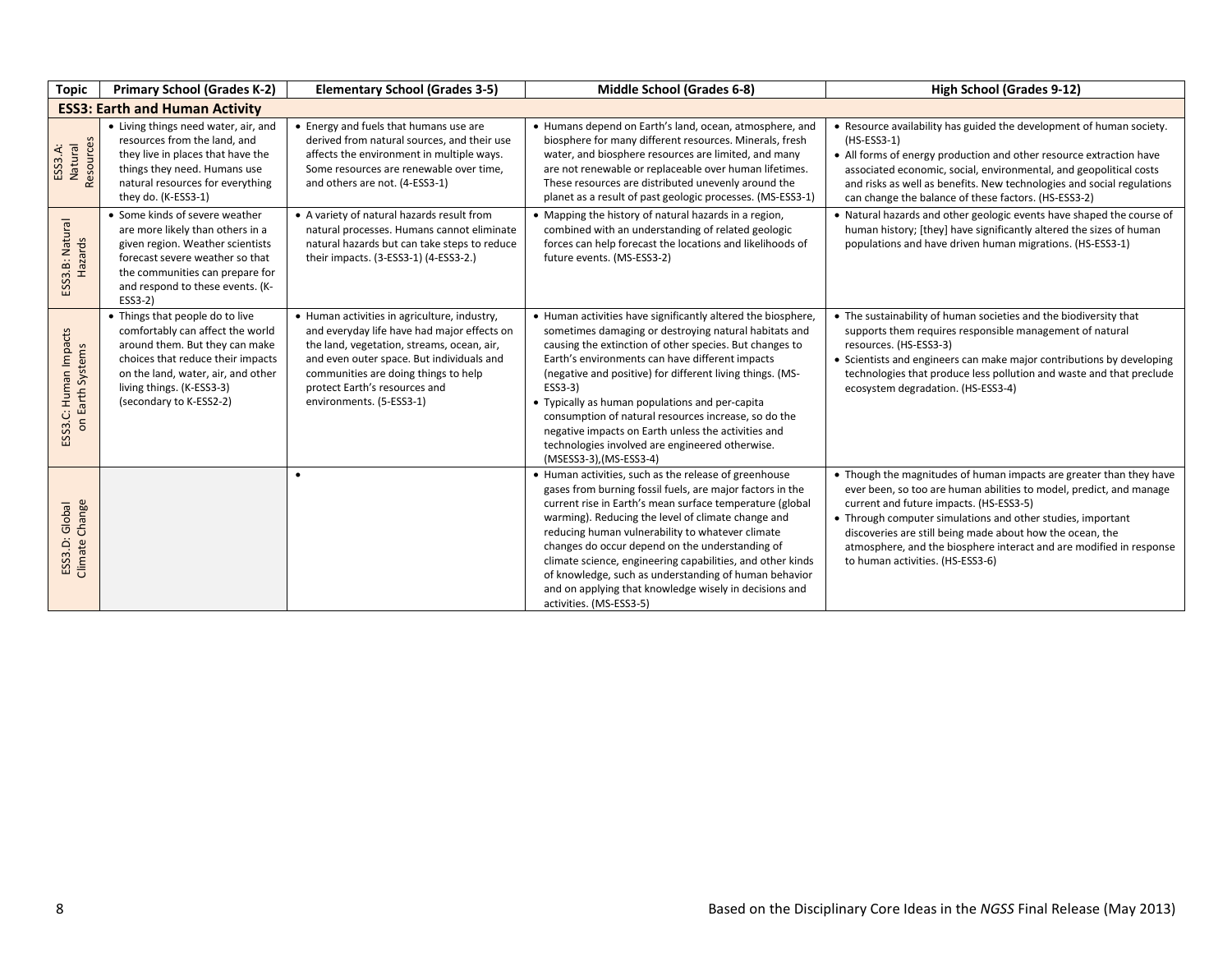| <b>Topic</b>                              | <b>Primary School (Grades K-2)</b>                                                                                                                                                                                                                                                                                                                                                            | <b>Elementary School (Grades 3-5)</b>                                                                                                                                                                                                                                                                                                                                                                                                                                                                                                                                                                                                                                                                                                                                                                                                                                                                             | Middle School (Grades 6-8)                                                                                                                                                                                                                                                                                                                                                                                                                                                                                                                                                                                                                                                                                                                                                                                                                                                                                                                                                                                                                                                                               | High School (Grades 9-12)                                                                                                                                                                                                                                                                                                                                                                                                                                                                                                                                                                                                                                                                                                                                                                                                                                                                      |
|-------------------------------------------|-----------------------------------------------------------------------------------------------------------------------------------------------------------------------------------------------------------------------------------------------------------------------------------------------------------------------------------------------------------------------------------------------|-------------------------------------------------------------------------------------------------------------------------------------------------------------------------------------------------------------------------------------------------------------------------------------------------------------------------------------------------------------------------------------------------------------------------------------------------------------------------------------------------------------------------------------------------------------------------------------------------------------------------------------------------------------------------------------------------------------------------------------------------------------------------------------------------------------------------------------------------------------------------------------------------------------------|----------------------------------------------------------------------------------------------------------------------------------------------------------------------------------------------------------------------------------------------------------------------------------------------------------------------------------------------------------------------------------------------------------------------------------------------------------------------------------------------------------------------------------------------------------------------------------------------------------------------------------------------------------------------------------------------------------------------------------------------------------------------------------------------------------------------------------------------------------------------------------------------------------------------------------------------------------------------------------------------------------------------------------------------------------------------------------------------------------|------------------------------------------------------------------------------------------------------------------------------------------------------------------------------------------------------------------------------------------------------------------------------------------------------------------------------------------------------------------------------------------------------------------------------------------------------------------------------------------------------------------------------------------------------------------------------------------------------------------------------------------------------------------------------------------------------------------------------------------------------------------------------------------------------------------------------------------------------------------------------------------------|
|                                           | <b>Physical Science</b>                                                                                                                                                                                                                                                                                                                                                                       |                                                                                                                                                                                                                                                                                                                                                                                                                                                                                                                                                                                                                                                                                                                                                                                                                                                                                                                   |                                                                                                                                                                                                                                                                                                                                                                                                                                                                                                                                                                                                                                                                                                                                                                                                                                                                                                                                                                                                                                                                                                          |                                                                                                                                                                                                                                                                                                                                                                                                                                                                                                                                                                                                                                                                                                                                                                                                                                                                                                |
|                                           | <b>PS1: Matter and Its Interactions</b>                                                                                                                                                                                                                                                                                                                                                       |                                                                                                                                                                                                                                                                                                                                                                                                                                                                                                                                                                                                                                                                                                                                                                                                                                                                                                                   |                                                                                                                                                                                                                                                                                                                                                                                                                                                                                                                                                                                                                                                                                                                                                                                                                                                                                                                                                                                                                                                                                                          |                                                                                                                                                                                                                                                                                                                                                                                                                                                                                                                                                                                                                                                                                                                                                                                                                                                                                                |
| PS1.A: Structure and Properties of Matter | Different kinds of matter exist<br>and many of them can be either<br>solid or liquid, depending on<br>temperature. Matter can be<br>described and classified by its<br>observable properties. (2-PS1-<br>1)<br>Different properties are suited<br>to different purposes. (2-PS1-<br>$2), (2-PS1-3)$<br>A great variety of objects can<br>be built up from a small set of<br>pieces. (2-PS1-3) | • Matter of any type can be subdivided into<br>particles that are too small to see, but even<br>then the matter still exists and can be<br>detected by other means. A model shows<br>that gases are made from matter particles<br>that are too small to see and are moving<br>freely around in space can explain many<br>observations, including the inflation and<br>shape of a balloon; the effects of air on<br>larger particles or objects. (5-PS1-1)<br>• The amount (weight) of matter is conserved<br>when it changes form, even in transitions in<br>which it seems to vanish. (5-PS1-2)<br>• Measurements of a variety of properties can<br>be used to identify materials. (Boundary: At<br>this grade level, mass and weight are not<br>distinguished, and no attempt is made to<br>define the unseen particles or explain the<br>atomic-scale mechanism of evaporation and<br>condensation.) (5-PS1-3) | • Substances are made from different types of atoms, which<br>combine with one another in various ways. Atoms form<br>molecules that range in size from two to thousands of atoms.<br>$(MS-PS1-1)$<br>• Each pure substance has characteristic physical and chemical<br>properties (for any bulk quantity under given conditions) that<br>can be used to identify it. (MS-PS1-2), (MS-PS1-3)<br>• Gases and liquids are made of molecules or inert atoms that<br>are moving about relative to each other. (MS-PS1-4)<br>• In a liquid, the molecules are constantly in contact with<br>others; in a gas, they are widely spaced except when they<br>happen to collide. In a solid, atoms are closely spaced and<br>may vibrate in position but do not change relative locations.<br>$(MS-PS1-4)$<br>• Solids may be formed from molecules, or they may be<br>extended structures with repeating subunits (e.g., crystals).<br>$(MS-PS1-1)$<br>• The changes of state that occur with variations in<br>temperature or pressure can be described and predicted<br>using these models of matter. (MS-PS1-4) | Each atom has a charged substructure consisting of a nucleus,<br>which is made of protons and neutrons, surrounded by<br>electrons. (HS-PS1-1)<br>• The periodic table orders elements horizontally by the number<br>of protons in the atom's nucleus and places those with similar<br>chemical properties in columns. The repeating patterns of this<br>table reflect patterns of outer electron states. (HS-PS1-1), (HS-<br>$PS1-2)$<br>• The structure and interactions of matter at the bulk scale are<br>determined by electrical forces within and between atoms. (HS-<br>PS1-3), (secondary to HS-PS2-6)<br>• Stable forms of matter are those in which the electric and<br>magnetic field energy is minimized. A stable molecule has less<br>energy than the same set of atoms separated; one must provide<br>at least this energy in order to take the molecule apart. (HS-PS1-<br>4) |
| PS1.B: Chemical Reactions                 | • Heating or cooling a substance<br>may cause changes that can be<br>observed. Sometimes these<br>changes are reversible, and<br>sometimes they are not. (2-PS1-<br>4)                                                                                                                                                                                                                        | • When two or more different substances are<br>mixed, a new substance with different<br>properties may be formed. (5-PS1-4)<br>• No matter what reaction or change in<br>properties occurs, the total weight of the<br>substances does not change. (Boundary:<br>Mass and weight are not distinguished at this<br>grade level.) (5-PS1-2)                                                                                                                                                                                                                                                                                                                                                                                                                                                                                                                                                                         | • Substances react chemically in characteristic ways. In a<br>chemical process, the atoms that make up the original<br>substances are regrouped into different molecules, and these<br>new substances have different properties from those of the<br>reactants. (MS-PS1-2), (MS-PS1-3), (MS-PS1-5)<br>• The total number of each type of atom is conserved, and thus<br>the mass does not change. (MS-PS1-5)<br>• Some chemical reactions release energy, others store energy.<br>$(MS-PS1-6)$                                                                                                                                                                                                                                                                                                                                                                                                                                                                                                                                                                                                           | • Chemical processes, their rates, and whether or not energy is<br>stored or released can be understood in terms of the collisions<br>of molecules and the rearrangements of atoms into new<br>molecules, with consequent changes in the sum of all bond<br>energies in the set of molecules that are matched by changes in<br>kinetic energy. (HSPS1-4), (HS-PS1-5)<br>• In many situations, a dynamic and condition-dependent balance<br>between a reaction and the reverse reaction determines the<br>numbers of all types of molecules present. (HS-PS1-6)<br>• The fact that atoms are conserved, together with knowledge of<br>the chemical properties of the elements involved, can be used<br>to describe and predict chemical reactions. (HS-PS1-2), (HS-PS1-<br>7)                                                                                                                   |
| PS1.C: Nuclear<br>Processes               |                                                                                                                                                                                                                                                                                                                                                                                               |                                                                                                                                                                                                                                                                                                                                                                                                                                                                                                                                                                                                                                                                                                                                                                                                                                                                                                                   |                                                                                                                                                                                                                                                                                                                                                                                                                                                                                                                                                                                                                                                                                                                                                                                                                                                                                                                                                                                                                                                                                                          | • Nuclear processes, including fusion, fission, and radioactive<br>decays of unstable nuclei, involve release or absorption of<br>energy. The total number of neutrons plus protons does not<br>change in any nuclear process. (HSPS1-8)<br>• Spontaneous radioactive decays follow a characteristic<br>exponential decay law. Nuclear lifetimes allow radiometric<br>dating to be used to determine the ages of rocks and other<br>materials. (secondary to HS-ESS1-5), (secondary to HS-ESS1-6)                                                                                                                                                                                                                                                                                                                                                                                              |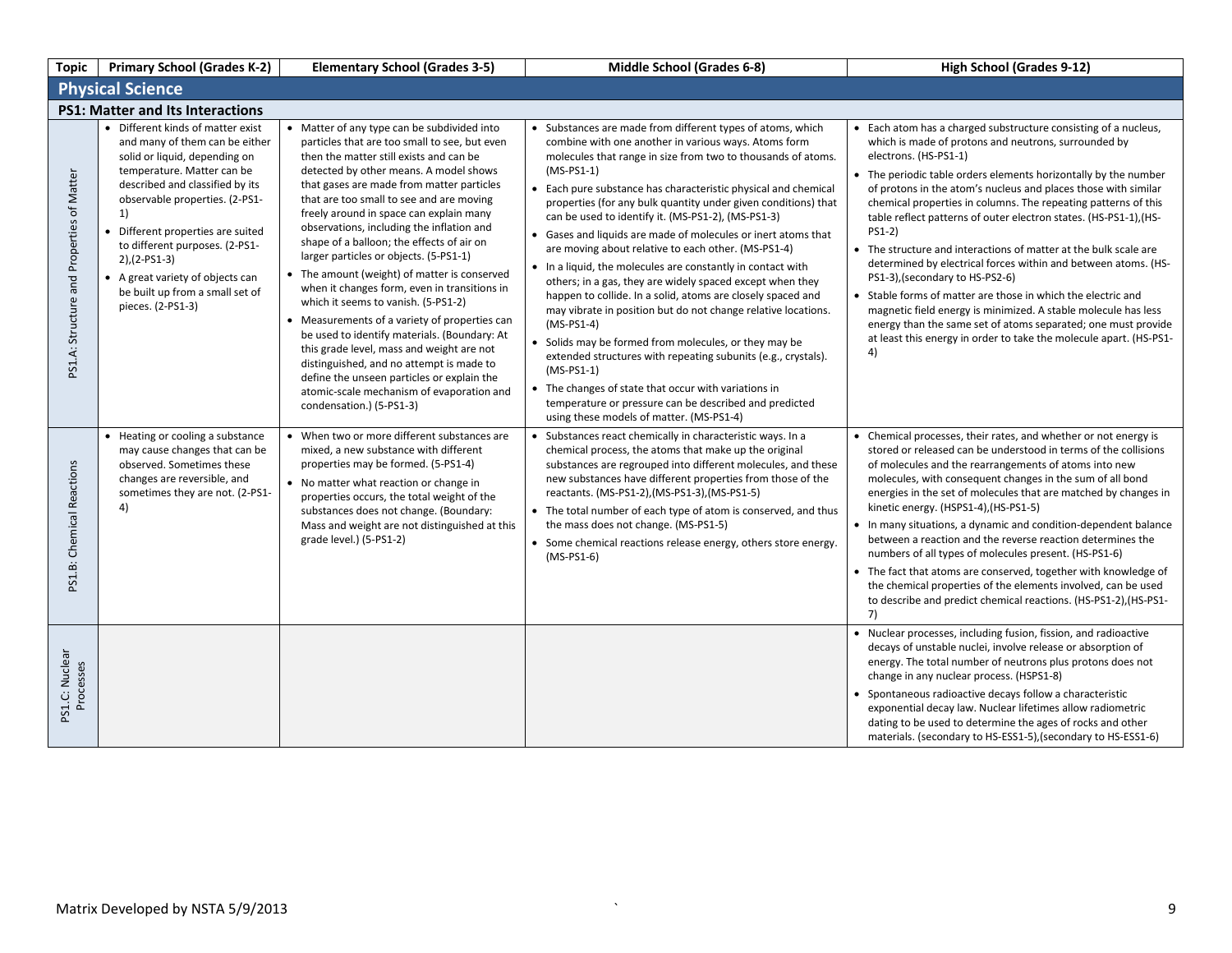| <b>Topic</b>                                              | <b>Primary School (Grades K-2)</b>                                                                                                                                                                                                         | <b>Elementary School (Grades 3-5)</b>                                                                                                                                                                                                                                                                                                                                                                                                                                                                                                                                                                                                                                                                                                                                                                                                                                                             | Middle School (Grades 6-8)                                                                                                                                                                                                                                                                                                                                                                                                                                                                                                                                                                                                                                                                                                                                                                                                                                                                                | <b>High School (Grades 9-12)</b>                                                                                                                                                                                                                                                                                                                                                                                                                                                                                                                                                                                                                                                                                                                                                                                |
|-----------------------------------------------------------|--------------------------------------------------------------------------------------------------------------------------------------------------------------------------------------------------------------------------------------------|---------------------------------------------------------------------------------------------------------------------------------------------------------------------------------------------------------------------------------------------------------------------------------------------------------------------------------------------------------------------------------------------------------------------------------------------------------------------------------------------------------------------------------------------------------------------------------------------------------------------------------------------------------------------------------------------------------------------------------------------------------------------------------------------------------------------------------------------------------------------------------------------------|-----------------------------------------------------------------------------------------------------------------------------------------------------------------------------------------------------------------------------------------------------------------------------------------------------------------------------------------------------------------------------------------------------------------------------------------------------------------------------------------------------------------------------------------------------------------------------------------------------------------------------------------------------------------------------------------------------------------------------------------------------------------------------------------------------------------------------------------------------------------------------------------------------------|-----------------------------------------------------------------------------------------------------------------------------------------------------------------------------------------------------------------------------------------------------------------------------------------------------------------------------------------------------------------------------------------------------------------------------------------------------------------------------------------------------------------------------------------------------------------------------------------------------------------------------------------------------------------------------------------------------------------------------------------------------------------------------------------------------------------|
|                                                           | PS2: Motion and Stability: Forces and Interactions                                                                                                                                                                                         |                                                                                                                                                                                                                                                                                                                                                                                                                                                                                                                                                                                                                                                                                                                                                                                                                                                                                                   |                                                                                                                                                                                                                                                                                                                                                                                                                                                                                                                                                                                                                                                                                                                                                                                                                                                                                                           |                                                                                                                                                                                                                                                                                                                                                                                                                                                                                                                                                                                                                                                                                                                                                                                                                 |
| PS2.A: Forces and Motion                                  | • Pushes and pulls can have<br>different strengths and<br>directions. (KPS2-1), (K-PS2-2)<br>• Pushing or pulling on an object<br>can change the speed or<br>direction of its motion and can<br>start or stop it. (K-PS2-1), (K-PS2-<br>2) | • Each force acts on one particular object and<br>has both strength and a direction. An object<br>at rest typically has multiple forces acting on<br>it, but they add to give zero net force on the<br>object. Forces that do not sum to zero can<br>cause changes in the object's speed or<br>direction of motion. (Boundary: Qualitative<br>and conceptual, but not quantitative addition<br>of forces are used at this level.) (3-PS2-1)<br>• The patterns of an object's motion in various<br>situations can be observed and measured:<br>when that past motion exhibits a regular<br>pattern, future motion can be predicted from<br>it. (Boundary: Technical terms, such as<br>magnitude, velocity, momentum, and vector<br>quantity, are not introduced at this level, but<br>the concept that some quantities need both<br>size and direction to be described is<br>developed.) (3-PS2-2) | • For any pair of interacting objects, the force exerted by the<br>first object on the second object is equal in strength to the<br>force that the second object exerts on the first, but in the<br>opposite direction (Newton's third law). (MS-PS2-1)<br>• The motion of an object is determined by the sum of the<br>forces acting on it; if the total force on the object is not zero,<br>its motion will change. The greater the mass of the object, the<br>greater the force needed to achieve the same change in<br>motion. For any given object, a larger force causes a larger<br>change in motion. (MS-PS2-2)<br>• All positions of objects and the directions of forces and<br>motions must be described in an arbitrarily chosen reference<br>frame and arbitrarily chosen units of size. In order to share<br>information with other people, these choices must also be<br>shared. (MSPS2-2) | • Newton's second law accurately predicts changes in the motion<br>of macroscopic objects. (HS-PS2-1)<br>• Momentum is defined for a particular frame of reference; it is<br>the mass times the velocity of the object. In any system, total<br>momentum is always conserved. (HS-PS2-2)<br>• If a system interacts with objects outside itself, the total<br>momentum of the system can change; however, any such<br>change is balanced by changes in the momentum of objects<br>outside the system. (HS-PS2-2), (HS-PS2-3)                                                                                                                                                                                                                                                                                    |
| PS2.B: Types of Interactions                              | . When objects touch or collide,<br>they push on one another and<br>can change motion. (K-PS2-1)                                                                                                                                           | • Objects in contact exert forces on each other.<br>$(3-PS2-1)$<br>• Electric, and magnetic forces between a pair<br>of objects do not require that the objects be<br>in contact. The sizes of the forces in each<br>situation depend on the properties of the<br>objects and their distances apart and, for<br>forces between two magnets, on their<br>orientation relative to each other. (3-PS2-<br>$3), (3-PS2-4)$<br>• The gravitational force of Earth acting on an<br>object near Earth's surface pulls that object<br>toward the planet's center. (5-PS2-1)                                                                                                                                                                                                                                                                                                                               | • Electric and magnetic (electromagnetic) forces can be<br>attractive or repulsive, and their sizes depend on the<br>magnitudes of the charges, currents, or magnetic strengths<br>involved and on the distances between the interacting<br>objects. (MS-PS2-3)<br>• Gravitational forces are always attractive. There is a<br>gravitational force between any two masses, but it is very<br>small except when one or both of the objects have large<br>mass-e.g., Earth and the sun. (MS-PS2-4)<br>• Forces that act at a distance (electric and magnetic) can be<br>explained by fields that extend through space and can be<br>mapped by their effect on a test object (a ball, a charged<br>object, or a magnet, respectively). (MS-PS2-5)                                                                                                                                                            | . Newton's law of universal gravitation and Coulomb's law provide<br>the mathematical models to describe and predict the effects of<br>gravitational and electrostatic forces between distant objects.<br>$(HS-PS2-4)$<br>• Forces at a distance are explained by fields (gravitational,<br>electric, and magnetic) permeating space that can transfer<br>energy through space. Magnets or electric currents cause<br>magnetic fields; electric charges or changing magnetic fields<br>cause electric fields. (HS-PS2-4), (HS-PS2-5)<br>• Attraction and repulsion between electric charges at the atomic<br>scale explain the structure, properties, and transformations of<br>matter, as well as the contact forces between material objects.<br>(HS-PS2-6), (secondary to HS-PS1-1), (secondary to HS-PS1-3) |
| S2.C: Stability and<br>Physical Systems<br>Instability in |                                                                                                                                                                                                                                            |                                                                                                                                                                                                                                                                                                                                                                                                                                                                                                                                                                                                                                                                                                                                                                                                                                                                                                   |                                                                                                                                                                                                                                                                                                                                                                                                                                                                                                                                                                                                                                                                                                                                                                                                                                                                                                           | •  and "electrical energy" may mean energy stored in a battery or<br>energy transmitted by electric currents. (secondary to HS-PS2-5)                                                                                                                                                                                                                                                                                                                                                                                                                                                                                                                                                                                                                                                                           |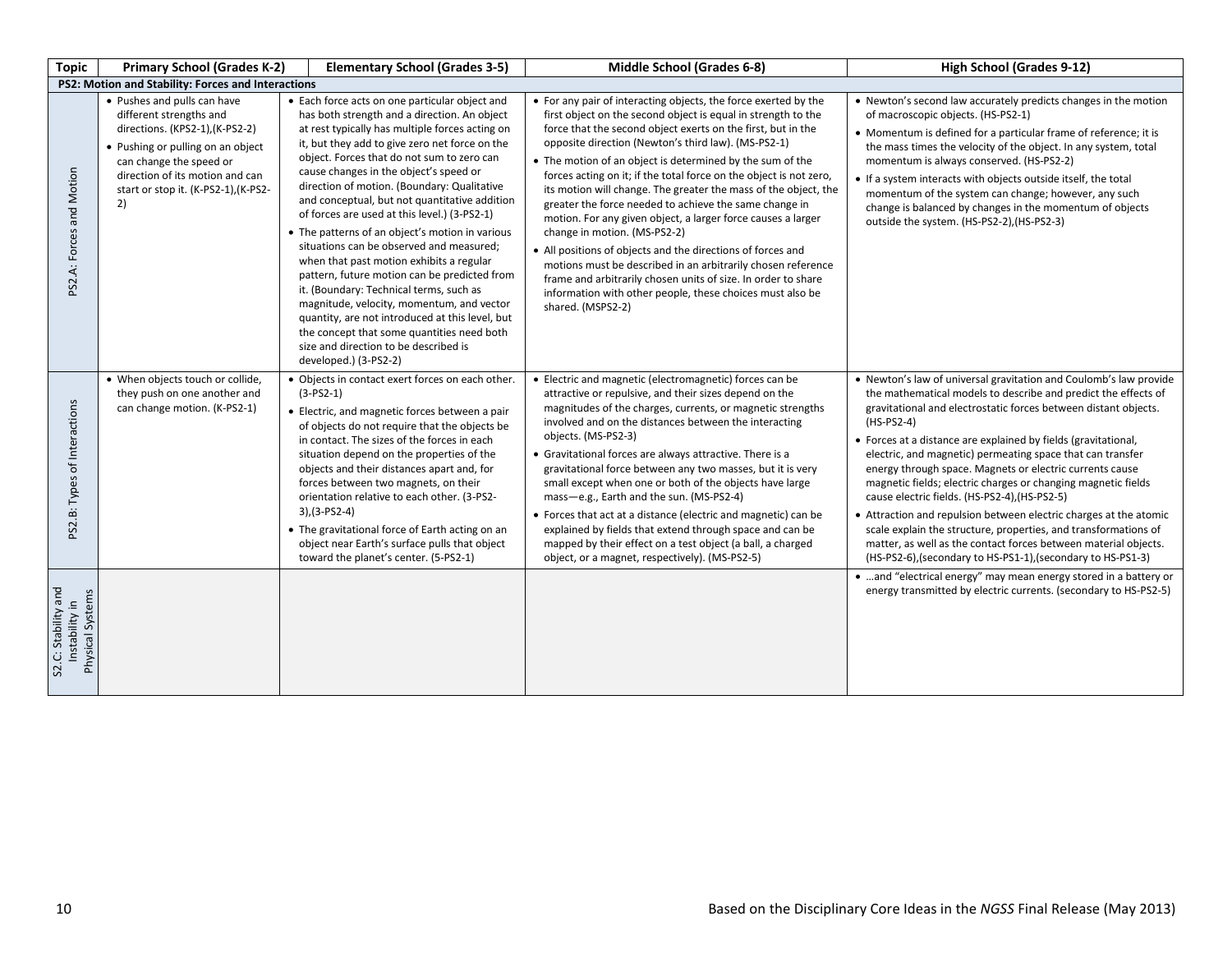| <b>Topic</b>                                                                              | <b>Primary School (Grades K-2)</b>                                             | <b>Elementary School (Grades 3-5)</b>                                                                                                                                                                                                                                                                                                                                                                                                                                                                                                                                                                                                                                                                                                                             | Middle School (Grades 6-8)                                                                                                                                                                                                                                                                                                                                                                                                                                                                                                                                                                                                                                                                                                                                                                                                                                                                                                                                                                                                                                                                                                                                         | High School (Grades 9-12)                                                                                                                                                                                                                                                                                                                                                                                                                                                                                                                                                                                                                                                                                                                                                                                                                                                                                                                                                                                                  |
|-------------------------------------------------------------------------------------------|--------------------------------------------------------------------------------|-------------------------------------------------------------------------------------------------------------------------------------------------------------------------------------------------------------------------------------------------------------------------------------------------------------------------------------------------------------------------------------------------------------------------------------------------------------------------------------------------------------------------------------------------------------------------------------------------------------------------------------------------------------------------------------------------------------------------------------------------------------------|--------------------------------------------------------------------------------------------------------------------------------------------------------------------------------------------------------------------------------------------------------------------------------------------------------------------------------------------------------------------------------------------------------------------------------------------------------------------------------------------------------------------------------------------------------------------------------------------------------------------------------------------------------------------------------------------------------------------------------------------------------------------------------------------------------------------------------------------------------------------------------------------------------------------------------------------------------------------------------------------------------------------------------------------------------------------------------------------------------------------------------------------------------------------|----------------------------------------------------------------------------------------------------------------------------------------------------------------------------------------------------------------------------------------------------------------------------------------------------------------------------------------------------------------------------------------------------------------------------------------------------------------------------------------------------------------------------------------------------------------------------------------------------------------------------------------------------------------------------------------------------------------------------------------------------------------------------------------------------------------------------------------------------------------------------------------------------------------------------------------------------------------------------------------------------------------------------|
| <b>PS3: Energy</b>                                                                        |                                                                                |                                                                                                                                                                                                                                                                                                                                                                                                                                                                                                                                                                                                                                                                                                                                                                   |                                                                                                                                                                                                                                                                                                                                                                                                                                                                                                                                                                                                                                                                                                                                                                                                                                                                                                                                                                                                                                                                                                                                                                    |                                                                                                                                                                                                                                                                                                                                                                                                                                                                                                                                                                                                                                                                                                                                                                                                                                                                                                                                                                                                                            |
| PS3.A: Definitions of Energy                                                              |                                                                                | • The faster a given object is moving, the more<br>energy it possesses. (4-PS3-1)<br>• Energy can be moved from place to place by<br>moving objects or through sound, light, or<br>electric currents. (4-PS3-2), (4-PS3-3)                                                                                                                                                                                                                                                                                                                                                                                                                                                                                                                                        | • Motion energy is properly called kinetic energy; it is<br>proportional to the mass of the moving object and<br>grows with the square of its speed. (MS-PS3-1)<br>• A system of objects may also contain stored<br>(potential) energy, depending on their relative<br>positions. (MS-PS3-2)<br>• Temperature is a measure of the average kinetic<br>energy of particles of matter. The relationship<br>between the temperature and the total energy of a<br>system depends on the types, states, and amounts of<br>matter present. (MS-PS3-3), (MS-PS3-4)<br>• The term "heat" as used in everyday language refers<br>both to thermal motion (the motion of atoms or<br>molecules within a substance) and radiation<br>(particularly infrared and light). In science, heat is<br>used only for this second meaning; it refers to<br>energy transferred when two objects or systems are<br>at different temperatures. (secondary to MS-PS1-4)<br>• Temperature is not a measure of energy; the<br>relationship between the temperature and the total<br>energy of a system depends on the types, states, and<br>amounts of matter present. (secondary to MS-PS1-4) | • Energy is a quantitative property of a system that depends on the motion<br>and interactions of matter and radiation within that system. That there is<br>a single quantity called energy is due to the fact that a system's total<br>energy is conserved, even as, within the system, energy is continually<br>transferred from one object to another and between its various possible<br>forms. (HSPS3-1), (HS-PS3-2)<br>• At the macroscopic scale, energy manifests itself in multiple ways, such as<br>in motion, sound, light, and thermal energy. (HSPS3-2) (HS-PS3-3)<br>• These relationships are better understood at the microscopic scale, at<br>which all of the different manifestations of energy can be modeled as<br>either motions of particles or energy stored in fields (which mediate<br>interactions between particles). This last concept includes radiation, a<br>phenomenon in which energy stored in fields moves across space. (HS-<br>PS3-2)                                                |
| of Energy<br>Energy Transfer<br>Conservation<br>and<br>$\dot{\underline{\omega}}$<br>PS3. | • Sunlight warms Earth's surface.<br>(K-PS3-1), (K-PS3-2)                      | • Energy is present whenever there are moving<br>objects, sound, light, or heat. When objects<br>collide, energy can be transferred from one<br>object to another, thereby changing their<br>motion. In such collisions, some energy is<br>typically also transferred to the surrounding<br>air; as a result, the air gets heated and sound<br>is produced. (4-PS3-2), (4-PS3-3)<br>• Light also transfers energy from place to<br>place. (4-PS3-2)<br>• Energy can also be transferred from place to<br>place by electric currents, which can then be<br>used locally to produce motion, sound, heat,<br>or light. The currents may have been<br>produced to begin with by transforming the<br>energy of motion into electrical energy. (4-<br>PS3-2), (4-PS3-4) | • When the motion energy of an object changes, there<br>is inevitably some other change in energy at the<br>same time. (MS-PS3-5)<br>• The amount of energy transfer needed to change the<br>temperature of a matter sample by a given amount<br>depends on the nature of the matter, the size of the<br>sample, and the environment. (MS-PS3-4)<br>• Energy is spontaneously transferred out of hotter<br>regions or objects and into colder ones. (MS-PS3-3)                                                                                                                                                                                                                                                                                                                                                                                                                                                                                                                                                                                                                                                                                                     | • Conservation of energy means that the total change of energy in any<br>system is always equal to the total energy transferred into or out of the<br>system. (HS-PS3-1)<br>• Energy cannot be created or destroyed, but it can be transported from<br>one place to another and transferred between systems. (HS-PS3-1), (HS-<br>$PS3-4)$<br>• Mathematical expressions, which quantify how the stored energy in a<br>system depends on its configuration (e.g. relative positions of charged<br>particles, compression of a spring) and how kinetic energy depends on<br>mass and speed, allow the concept of conservation of energy to be used<br>to predict and describe system behavior. (HS-PS3-1)<br>• The availability of energy limits what can occur in any system. (HS-PS3-1)<br>• Uncontrolled systems always evolve toward more stable states-that is,<br>toward more uniform energy distribution (e.g., water flows downhill,<br>objects hotter than their surrounding environment cool down). (HS-PS3-<br>4) |
| PS3.C: Relationship<br>Between Energy<br>Forces<br>and                                    | • A bigger push or pull makes<br>things go faster. (secondary to<br>$K-PS2-1)$ | • When objects collide, the contact forces<br>transfer energy so as to change the objects'<br>motions. (4-PS3-3)                                                                                                                                                                                                                                                                                                                                                                                                                                                                                                                                                                                                                                                  | • When two objects interact, each one exerts a force<br>on the other that can cause energy to be transferred<br>to or from the object. (MS-PS3-2)                                                                                                                                                                                                                                                                                                                                                                                                                                                                                                                                                                                                                                                                                                                                                                                                                                                                                                                                                                                                                  | • When two objects interacting through a field change relative position, the<br>energy stored in the field is changed. (HS-PS3-5)                                                                                                                                                                                                                                                                                                                                                                                                                                                                                                                                                                                                                                                                                                                                                                                                                                                                                          |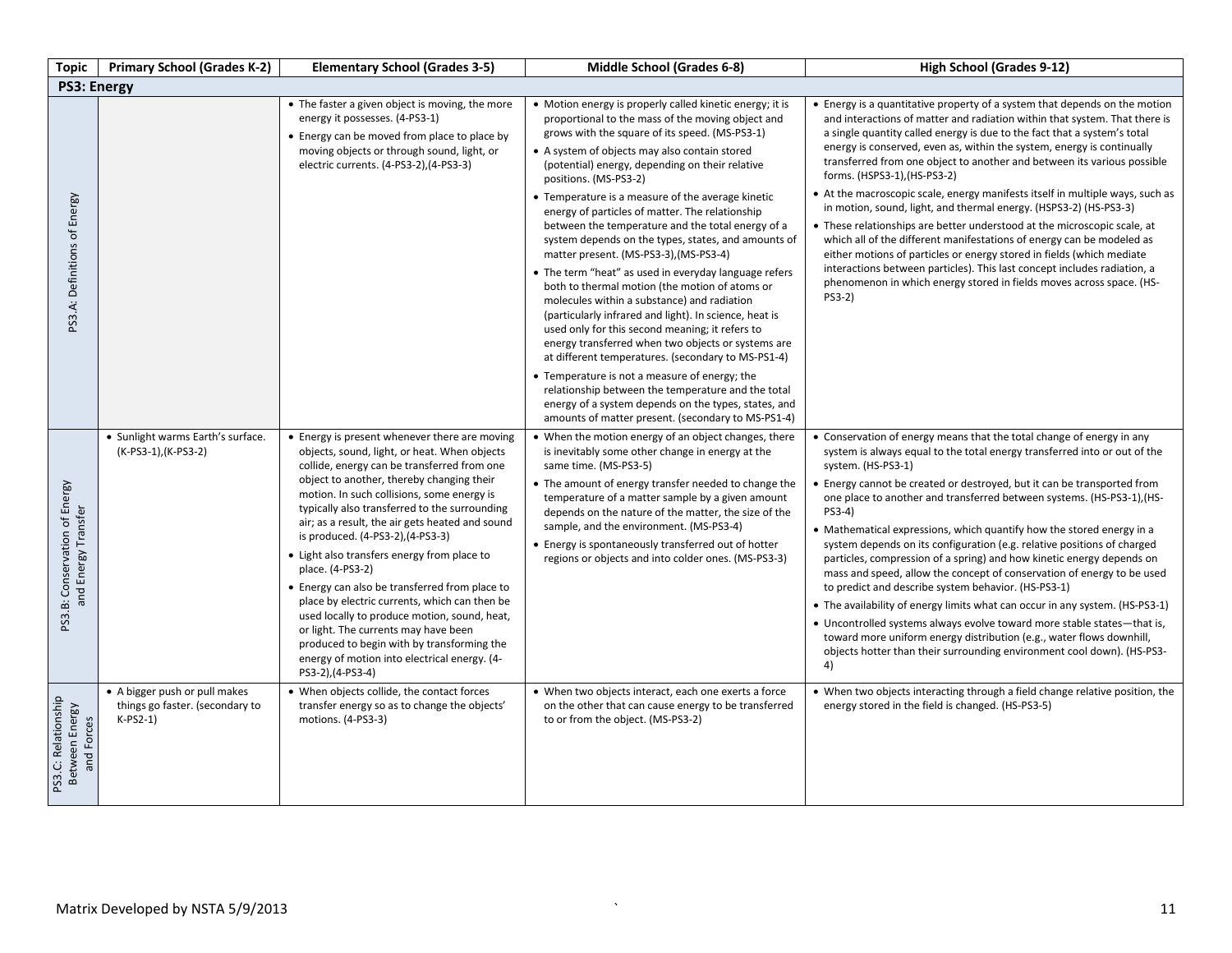| Topic                           | <b>Primary School (Grades K-2)</b> | <b>Elementary School (Grades 3-5)</b>                                                                                                                                                                                                                                                                                         | Middle School (Grades 6-8)                                                                                                                                                                                                                                                                                                                                                                                                                                                                                                                                                     | High School (Grades 9-12)                                                                                                                                                                                                                                                                                                                                                                                                                                                                                                                                                                                                           |
|---------------------------------|------------------------------------|-------------------------------------------------------------------------------------------------------------------------------------------------------------------------------------------------------------------------------------------------------------------------------------------------------------------------------|--------------------------------------------------------------------------------------------------------------------------------------------------------------------------------------------------------------------------------------------------------------------------------------------------------------------------------------------------------------------------------------------------------------------------------------------------------------------------------------------------------------------------------------------------------------------------------|-------------------------------------------------------------------------------------------------------------------------------------------------------------------------------------------------------------------------------------------------------------------------------------------------------------------------------------------------------------------------------------------------------------------------------------------------------------------------------------------------------------------------------------------------------------------------------------------------------------------------------------|
| sses<br>Life<br>nergy<br>PS3.D: |                                    | The expression "produce energy" typically<br>refers to the conversion of stored energy<br>into a desired form for practical use. (4-PS3-<br>The energy released [from] food was once<br>energy from the sun that was captured by<br>plants in the chemical process that forms<br>plant matter (from air and water). (5-PS3-1) | The chemical reaction by which plants produce<br>complex food molecules (sugars) requires an energy<br>input (i.e., from sunlight) to occur. In this reaction,<br>carbon dioxide and water combine to form carbon-<br>based organic molecules and release oxygen.<br>(secondary to MS-LS1-6)<br>Cellular respiration in plants and animals involve<br>chemical reactions with oxygen that release stored<br>energy. In these processes, complex molecules<br>containing carbon react with oxygen to produce<br>carbon dioxide and other materials. (secondary to<br>$MS-LS1-7$ | Although energy cannot be destroyed, it can be converted to less useful<br>forms-for example, to thermal energy in the surrounding environment.<br>(HS-PS3-3), (HS-PS3-4)<br>• Solar cells are human-made devices that likewise capture the sun's<br>energy and produce electrical energy. (secondary to HS-PS4-5)<br>The main way that solar energy is captured and stored on Earth is<br>through the complex chemical process known as photosynthesis.<br>(secondary to HS-LS2-5)<br>Nuclear Fusion processes in the center of the sun release the energy that<br>ultimately reaches Earth as radiation. (secondary to HS-ESS1-1) |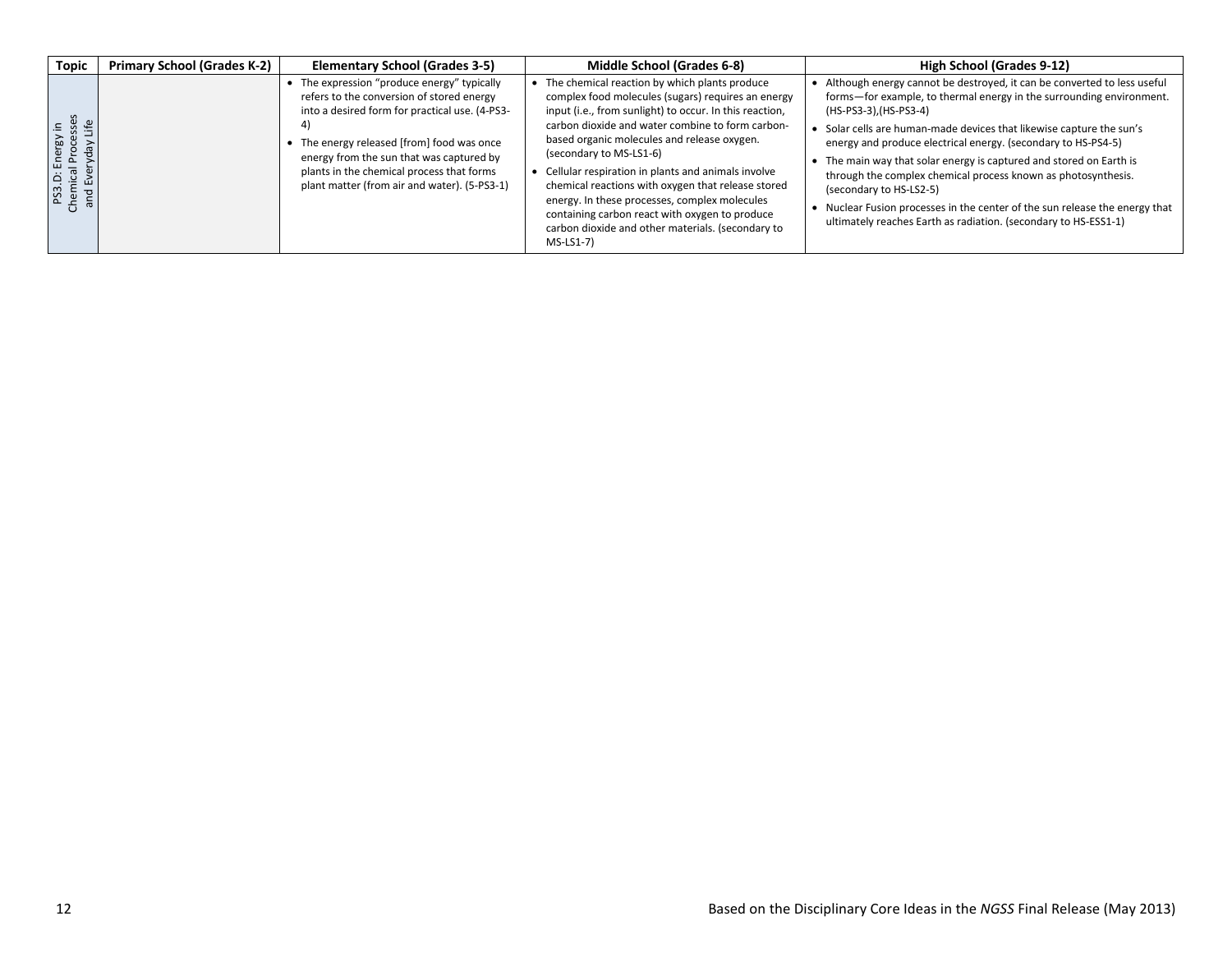| <b>Topic</b>                                                               | <b>Primary School (Grades K-2)</b>                                                                                                                                                                                                                                                                                                                                                                                                                                                                                                                                                                                                              | <b>Elementary School (Grades 3-5)</b>                                                                                                                                                                                                                                                                                                                                                                                                                                                                            | Middle School (Grades 6-8)                                                                                                                                                                                                                                                                                                                                                                                                                                                                                                                                                                                                                                                                                          | High School (Grades 9-12)                                                                                                                                                                                                                                                                                                                                                                                                                                                                                                                                                                                                                                                                                                                                                                                                                                                                                                                                                                                                                                                     |  |  |  |  |
|----------------------------------------------------------------------------|-------------------------------------------------------------------------------------------------------------------------------------------------------------------------------------------------------------------------------------------------------------------------------------------------------------------------------------------------------------------------------------------------------------------------------------------------------------------------------------------------------------------------------------------------------------------------------------------------------------------------------------------------|------------------------------------------------------------------------------------------------------------------------------------------------------------------------------------------------------------------------------------------------------------------------------------------------------------------------------------------------------------------------------------------------------------------------------------------------------------------------------------------------------------------|---------------------------------------------------------------------------------------------------------------------------------------------------------------------------------------------------------------------------------------------------------------------------------------------------------------------------------------------------------------------------------------------------------------------------------------------------------------------------------------------------------------------------------------------------------------------------------------------------------------------------------------------------------------------------------------------------------------------|-------------------------------------------------------------------------------------------------------------------------------------------------------------------------------------------------------------------------------------------------------------------------------------------------------------------------------------------------------------------------------------------------------------------------------------------------------------------------------------------------------------------------------------------------------------------------------------------------------------------------------------------------------------------------------------------------------------------------------------------------------------------------------------------------------------------------------------------------------------------------------------------------------------------------------------------------------------------------------------------------------------------------------------------------------------------------------|--|--|--|--|
| PS4: Waves and Their Applications in Technologies for Information Transfer |                                                                                                                                                                                                                                                                                                                                                                                                                                                                                                                                                                                                                                                 |                                                                                                                                                                                                                                                                                                                                                                                                                                                                                                                  |                                                                                                                                                                                                                                                                                                                                                                                                                                                                                                                                                                                                                                                                                                                     |                                                                                                                                                                                                                                                                                                                                                                                                                                                                                                                                                                                                                                                                                                                                                                                                                                                                                                                                                                                                                                                                               |  |  |  |  |
| PS4.A: Wave Properties                                                     | · Sound can make matter vibrate,<br>and vibrating matter can make<br>sound. (1-PS4-1)                                                                                                                                                                                                                                                                                                                                                                                                                                                                                                                                                           | • Waves, which are regular patterns of<br>motion, can be made in water by<br>disturbing the surface. When waves<br>move across the surface of deep water,<br>the water goes up and down in place; it<br>does not move in the direction of the<br>wave except when the water meets<br>the beach. (Note: This grade band<br>endpoint was moved from K-2.) (4-<br>$PS4-1)$<br>• Waves of the same type can differ in<br>amplitude (height of the wave) and<br>wavelength (spacing between wave<br>peaks). (4-PS4-1) | • A simple wave has a repeating pattern with a specific<br>wavelength, frequency, and amplitude. (MS-PS4-1)<br>• A sound wave needs a medium through which it is<br>transmitted. (MS-PS4-2)                                                                                                                                                                                                                                                                                                                                                                                                                                                                                                                         | • The wavelength and frequency of a wave are related to one another by the<br>speed of travel of the wave, which depends on the type of wave and the<br>medium through which it is passing. (HS-PS4-1)<br>• Information can be digitized (e.g., a picture stored as the values of an array<br>of pixels); in this form, it can be stored reliably in computer memory and sent<br>over long distances as a series of wave pulses. (HS-PS4-2), (HSPS4-5)<br>• [From the 3-5 grade band endpoints] Waves can add or cancel one another<br>as they cross, depending on their relative phase (i.e., relative position of<br>peaks and troughs of the waves), but they emerge unaffected by each other.<br>(Boundary: The discussion at this grade level is qualitative only; it can be<br>based on the fact that two different sounds can pass a location in different<br>directions without getting mixed up.) (HS-PS4-3)<br>• Geologists use seismic waves and their reflection at interfaces between<br>layers to probe structures deep in the planet. (secondary to HS-ESS2-3) |  |  |  |  |
| PS4.B: Electromagnetic Radiation                                           | • Objects can be seen only when<br>light is available to illuminate<br>them. Some objects give off their<br>own light. (1-PS4-2)<br>• Some materials allow light to<br>pass through them, others allow<br>only some light through and<br>others block all the light and<br>create a dark shadow on any<br>surface beyond them, where the<br>light cannot reach. Mirrors can<br>be used to redirect a light beam.<br>(Boundary: The idea that light<br>travels from place to place is<br>developed through experiences<br>with light sources, mirrors, and<br>shadows, but no attempt is made<br>to discuss the speed of light.) (1-<br>$PS4-3)$ | • An object can be seen when light<br>reflected from its surface enters the<br>eyes. (4-PS4-2)                                                                                                                                                                                                                                                                                                                                                                                                                   | • When light shines on an object, it is reflected, absorbed,<br>or transmitted through the object, depending on the<br>object's material and the frequency (color) of the light.<br>$(MS-PS4-2)$<br>• The path that light travels can be traced as straight lines,<br>except at surfaces between different transparent<br>materials (e.g., air and water, air and glass) where the<br>light path bends. (MS-PS4-2)<br>• A wave model of light is useful for explaining brightness,<br>color, and the frequency-dependent bending of light at a<br>surface between media. (MS-PS4-2)<br>• However, because light can travel through space, it<br>cannot be a matter wave, like sound or water waves.<br>$(MS-PS4-2)$ | • Electromagnetic radiation (e.g., radio, microwaves, light) can be modeled as<br>a wave of changing electric and magnetic fields or as particles called<br>photons. The wave model is useful for explaining many features of<br>electromagnetic radiation, and the particle model explains other features.<br>$(HS-PS4-3)$<br>• When light or longer wavelength electromagnetic radiation is absorbed in<br>matter, it is generally converted into thermal energy (heat). Shorter<br>wavelength electromagnetic radiation (ultraviolet, X-rays, gamma rays) can<br>ionize atoms and cause damage to living cells.(HS-PS4-4)<br>Photovoltaic materials emit electrons when they absorb light of a high-<br>enough frequency. (HS-PS4-5)<br>• Atoms of each element emit and absorb characteristic frequencies of light.<br>These characteristics allow identification of the presence of an element, even<br>in microscopic quantities. (secondary to HS-ESS1-2)                                                                                                              |  |  |  |  |
| PS4.C: Information<br>Technologies and<br>Instrumentation                  | People also use a variety of<br>devices to communicate (send<br>and receive information) over<br>long distances. (1-PS4-4)                                                                                                                                                                                                                                                                                                                                                                                                                                                                                                                      | • Digitized information transmitted over<br>long distances without significant<br>degradation. High-tech devices, such as<br>computers or cell phones, can receive<br>and decode information-convert it<br>from digitized form to voice-and vice<br>versa. (4-PS4-3)                                                                                                                                                                                                                                             | Digitized signals (sent as wave pulses) are a more reliable<br>way to encode and transmit information. (MS-PS4-3)                                                                                                                                                                                                                                                                                                                                                                                                                                                                                                                                                                                                   | • Multiple technologies based on the understanding of waves and their<br>interactions with matter are part of everyday experiences in the modern<br>world (e.g., medical imaging, communications, scanners) and in scientific<br>research. They are essential tools for producing, transmitting, and capturing<br>signals and for storing and interpreting the information contained in them.<br>$(HS-PS4-5)$                                                                                                                                                                                                                                                                                                                                                                                                                                                                                                                                                                                                                                                                 |  |  |  |  |